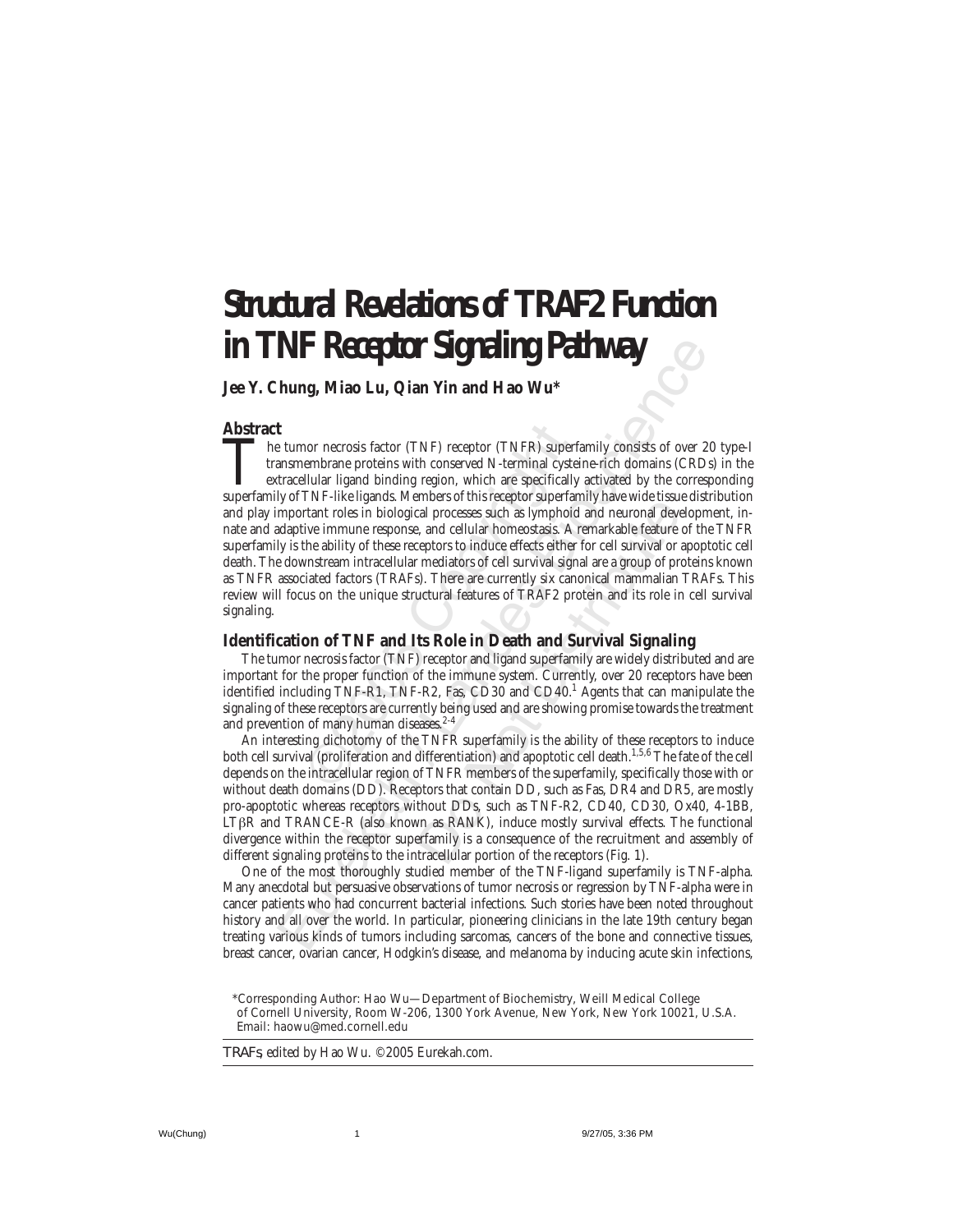



Figure 1. Intracellular signaling pathways for the TNFR superfamily and the IL-1R/TLR superfamily. Proteins with known structures are shown as ribbon drawings. Hypothetical transmembrane helices are built to connect extracellular and intracellular domains of these receptors (shown in orange). The amino terminal domains of TRAFs are shown as yellow spheres. Reproduced from Wu H.44

**Coll survival, proliferation and diversion and diversion and diversion and diversion and diversion and diversion and diversion and the Dare shown as ribbon drawings. Hypothetical transmembellular domains of these receptor** such as erysipelas. $^7$  The underlying mechanism of this novel "toxin" cancer therapy was attributed to a factor that could be produced and released by immune cells such as macrophages that have been stimulated by bacterial endotoxins.<sup>8</sup> The promise of TNF as a cancer cure led to the molecular identity of TNF through purification, characterization, and cloning.<sup>9-12</sup>

Further research with TNF for its anti-tumor activity led to the realization that TNF is a pleiotropic cytokine important in host defense against pathogens and capable of inducing cell survival, proliferation, and differentiation, as well as cell death, mediated by two TNF receptors, TNF-R1 and TNF-R2.13-15

# **Identification of TRAFs as Major Signal Transducers of the TNFR Superfamily**

Eure of the content of the TNFR and AP-1 and AP-1 and AP-1 and AP-1 and AP-1 and AP-1 and AP-1 and AP-1 and AP-1 and AP-1 and AP-1 and AP-1 and AP-1 and AP-1 and AP-1 and AP-1 and AP-1 and AP-1 and AP-1 and AP-1 and AP-1 e receptors (shown in orange). The amino terminal doord from Wu H.<sup>44</sup><br>nism of this novel "toxin" cancer therapy was attritived by immune cells such as macrophages that ha<br>promise of TNF as a cancer cure led to the maracte The TNFR superfamily members that promote survival signaling are those without DD in the intracellular region leading to the direct recruitment of adapter proteins called TNF receptor associated factors (TRAFs).<sup>16-18</sup> Currently, there are six canonical mammalian TRAFs (TRAF1-6) identified, of which all but TRAF4 are involved in the signal transduction of the TNFR superfamily, <sup>16,19-29</sup> and a recently identified "noncanonical" member, TRAF7.<sup>28,29</sup> Among the TRAF proteins, TRAF1, 2, 3 and 5 are considered TRAF2-like because they recognize and associate with TNF receptor family members through a conserved sequence motif on these receptors. In contrast, TRAF6 has a unique sequence requirement for its binding sites that does not overlap with TRAF2.<sup>17</sup> TRAF7 is also implicated in a map kinase signal transduction pathway, similar to the functions of other TRAFs.<sup>29</sup> However, not much is currently known about the upstream TRAF7 activation mechanism.

TRAF signaling activates transcription factors in the nuclear factor-κB (NF-κB) and activator protein-1 (AP-1) family,<sup>30,31</sup> which can turn on numerous genes involved in cellular proliferation, differentiation, and regulation of immune response. Most TRAF proteins can be divided into two domains, the N- terminal RING and Zinc finger downstream signaling domain and the C-terminal TRAF domain. The TRAF domain can be further divided into a TRAF-N domain and a TRAF-C domain, which are important for self-association and receptor interaction, respectively.<sup>16</sup> TRAF7 does not conform to the canonical TRAF domain organization. It also consists of N-terminal RING and zinc finger domains, but instead of the TRAF domain, it consists of seven WD40 repeats.<sup>29</sup> Recent studies on the activation mechanism of TRAF2 downstream signal transduction has shown the involvement of a unique lysine-63 linked nondegradative polyubiquitination event, as shown by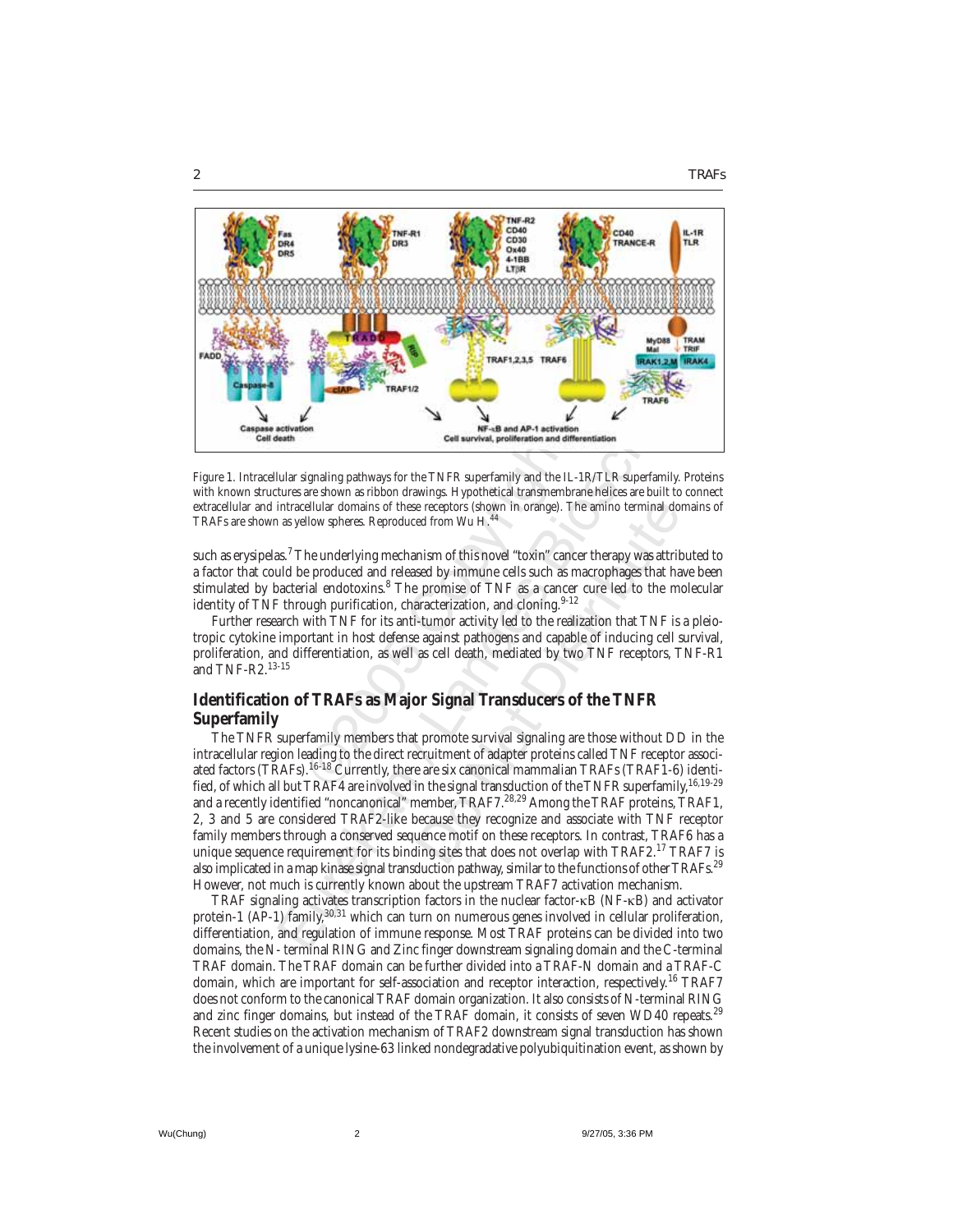the negative regulation of NF-κB activity by a TRAF2-interacting deubiquitination enzyme that was specific for nondegradative polyubiquitin chains.<sup>32-34</sup>

Interestingly, TNF-R1 and TNF-R1-like receptors possess the intrinsic capability to induce either cell death or cell survival. The mechanism by which these opposite cellular fates can coexist within one receptor lies on the recruitment of a multifunctional protein, TNF receptor-associated DD (TRADD), which can interact with both the DD within the receptor, as well as TRAF2.<sup>35</sup> The amino terminal domain of TRADD (TRADD-N) can recruit TRAF2,<sup>35</sup> while the carboxyl terminal DD of TRADD can recruit a death effector signaling protein called Fas associated DD protein (FADD) and a DD-containing Ser/Thr kinase called receptor-interacting protein (RIP), via DD-DD interactions.35-37 Therefore, the fate of the cell depends on which proteins associate with TRADD, since both TRAF2 and RIP contribute to survival signaling,<sup>38,39</sup> whereas FADD recruitment activates caspases to induce apoptosis. However, the regulation of survival and death pathways from TNF-R1 is likely to be more complex and may involve cellular inhibitors of apoptosis (cIAPs), FLICE-inhibitory proteins (FLIPs) and c-Jun N-terminal kinase (JNK).<sup>40-43</sup>

Over the last six years, several TRAF protein structures, including TRAF2, TRAF3, and TRAF6 both alone and in complex with receptor peptides, have been determined<sup>44</sup> (Table 1). In addition, thermodynamic studies on TRAF2-receptor interactions were conducted and the results are summarized in Table 2. This chapter will focus on the structure and signaling mechanism of TRAF2. For detailed analyses of TRAF3 and TRAF6 structures, please refer to their respective chapters in the book.

# **Domain and Oligomeric Structures of TRAF2**

#### *Unique Anti-Parallel* β*-Sandwich Topology of TRAF2 C-Domain*

ory proteins (FLIPs) and c-Jun N-terminal kinase<br>st six years, several TRAF protein structures, include<br>in complex with receptor peptides, have been de<br>c studies on TRAF2-receptor interactions were c<br>e 2. This chapter wil The unique topology of the TRAF-C domain was first revealed from the crystal structure of the TRAF2 TRAF domain (Fig. 2A, B), alone and in complex with a receptor peptide from TNF-R2.<sup>45</sup> The main structural architecture of the TRAF-C domain features an eight-stranded anti-parallel β-sandwich. The first sheet of the anti-parallel β-sandwich consists of β1, β8, β5 and β6 strands and β2, β3, β4 and β7 strands make up the second sheet. The results from the Structure Classification Of Protein (SCOP) database<sup>46</sup> and the automatic structural similarity search engine, Dali program<sup>47</sup> showed that TRAF-C domain represents a novel fold for an eight stranded anti-parallel β-sandwich.

d a DD-containing Ser/Thr kinase called receptor-interacting protein (RPP), via s<br>3.5<sup>35-37</sup> Therefore, the fact of the cell depends on which proteins associate with T<br>TRAF2 and RIP contribute to survival signaling.<sup>38.3</sup> RAF6 structures, please refer to their respective chencements of **TRAF2**<br>
vich *Topology of TRAF2 C-Domain*<br>
Vich *Topology of TRAF2 C-Domain*<br>
RF-C domain was first revealed from the crystal stratone and in complex with A more detailed inspection of the TRAF-C domain reveals additional structural features of the β strands. The β strands, β2 and β7 of the second sheet, present a bulge due to its highly twisted state. Preceding the β1 strand, there is a short stretch of residues (348-350) labeled β0, which runs parallel to β2, immediately after the β-bulge in this strand. The side chains of β0 residues partly cover one edge of the β-sandwich. Therefore, the twisting of β2 appears to play a structural role in the TRAF-C domain. The structure of the TRAF-C domain in complex with TNFR-2 peptide revealed that β7 strand contains the primary receptor peptide interaction site, thus the β-bulge and the twist in this strand may also play important structural and biological roles. A three-turn helix is present in the crossover connection between strands β1 and β2. Comparison and superposition of the 48 independent copies of the TRAF-C domain of TRAF2 in different crystal forms<sup>45,48,49</sup> showed that the structures are highly conserved with r.m.s.d of around 0.3-0.6 Å, with the exception of the flexible β7-β8 loop (up to 3-4Å in Cα distance). Structural comparison of TRAF-C domain structures in the absence and presence of receptor peptide interactions shows little conformational change, which indicates that its overall architecture is fairly rigid.

Sequence analysis of the TRAF-C domain showed that a diverse set of proteins with unrelated functions to TRAFs also possesses the TRAF-C domain. These proteins include meprins, a family of extracellular metalloproteases,<sup>50</sup> MUL, a protein involved in Mulibrey Nanism syndrome, USP7 (HAUSP), an ubiquitin protease, and SPOP, a POZ (poxvirus and zinc finger) domain-containing protein.51 Because of its similarities with meprins, TRAF-C domain is also known in literature as meprin- and TRAF-homology (MATH) domain.<sup>50</sup>

A recent protein crystal structure of seven in absentia homolog (Siah), revealed that its substrate-binding domain (SBD) adopts an eight stranded anti-parallel β strand structure similar to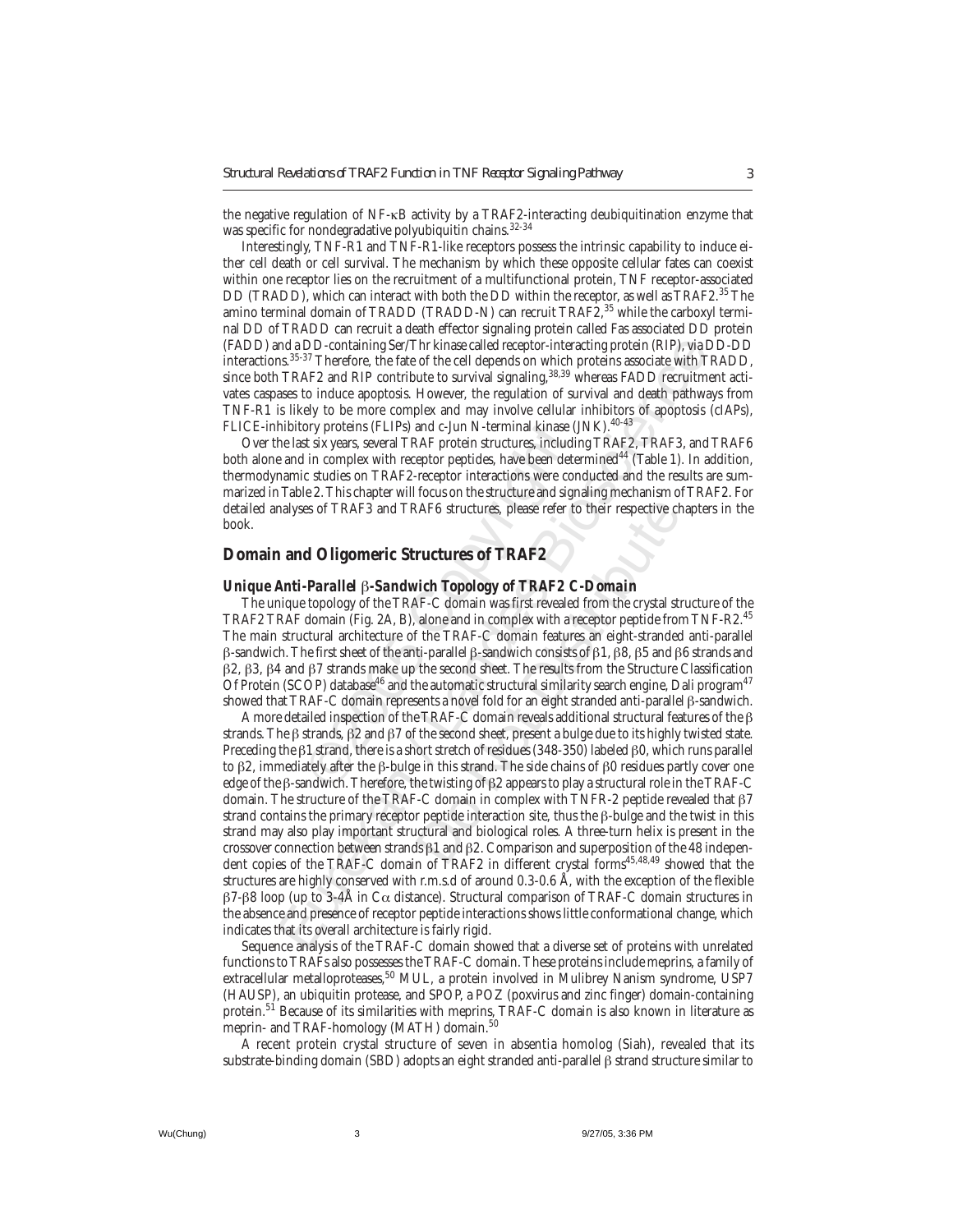| Protein         | Binding Partner and Sequence <sup>a</sup>                                                      | Method             | Resolution       | #Protein, #Partner <sup>b</sup> | PDB Code, Reference          |
|-----------------|------------------------------------------------------------------------------------------------|--------------------|------------------|---------------------------------|------------------------------|
| FRAF2 (327-501) |                                                                                                |                    |                  | ↶                               | 1CA4 <sup>45</sup>           |
| TRAF2 (310-501) | TNF-R2 (420-428)<br>QVPFSKEEC                                                                  | Co-crystallization | 2.2Å<br>2.3Å     | $\scriptstyle\sim$<br>ة.        | 1CA9 <sup>45</sup>           |
| FRAF2 (310-501) | CD40 (250-266)                                                                                 | Co-crystallization | 2.7 <sup>A</sup> | $\scriptstyle\sim$<br>ကဲ        | $1CZZ$ <sup>49</sup>         |
| TRAF2 (327-501) | PVOETLHGCOPVTOEDG<br>CD40 (250-254)<br>PVOET                                                   | Co-crystallization | 2.0 <sub>A</sub> | $\infty$<br>ထဲ                  | 1D00 <sup>49</sup>           |
| TRAF2 (327-501) |                                                                                                | Co-crystallization | 2.0 <sub>A</sub> | 8,8                             | 1QSC <sup>48</sup>           |
| [RAF2 (327-501) | CD40 V2511 mutant (249-254)<br>YPIQET<br>CD30 (576-583)<br>MLSVEEEG<br>Ox40 (262-266)<br>PIQEE | Co-crystallization | 2.0 <sub>A</sub> | 6, 3                            | 1D01 <sup>49</sup>           |
| FRAF2 (327-501) |                                                                                                | Co-crystallization | 2.0 <sub>A</sub> | 6, 6                            | 1DOA <sup>49</sup>           |
| TRAF2 (327-501) | m4-1BB (231-236)                                                                               | Co-crystallization | $2.5\text{\AA}$  | 6, 5                            | 1DOJ <sup>49</sup>           |
| TRAF2 (327-501) | $(204 - 210)$<br><b>ATDD</b><br>GAAQEE<br>LMP1 (204<br><b>POO4</b>                             | Co-crystallization | 2.0 <sup>A</sup> | 3, 2                            | $1CZY$ 49                    |
|                 |                                                                                                |                    |                  |                                 | Table continued on next page |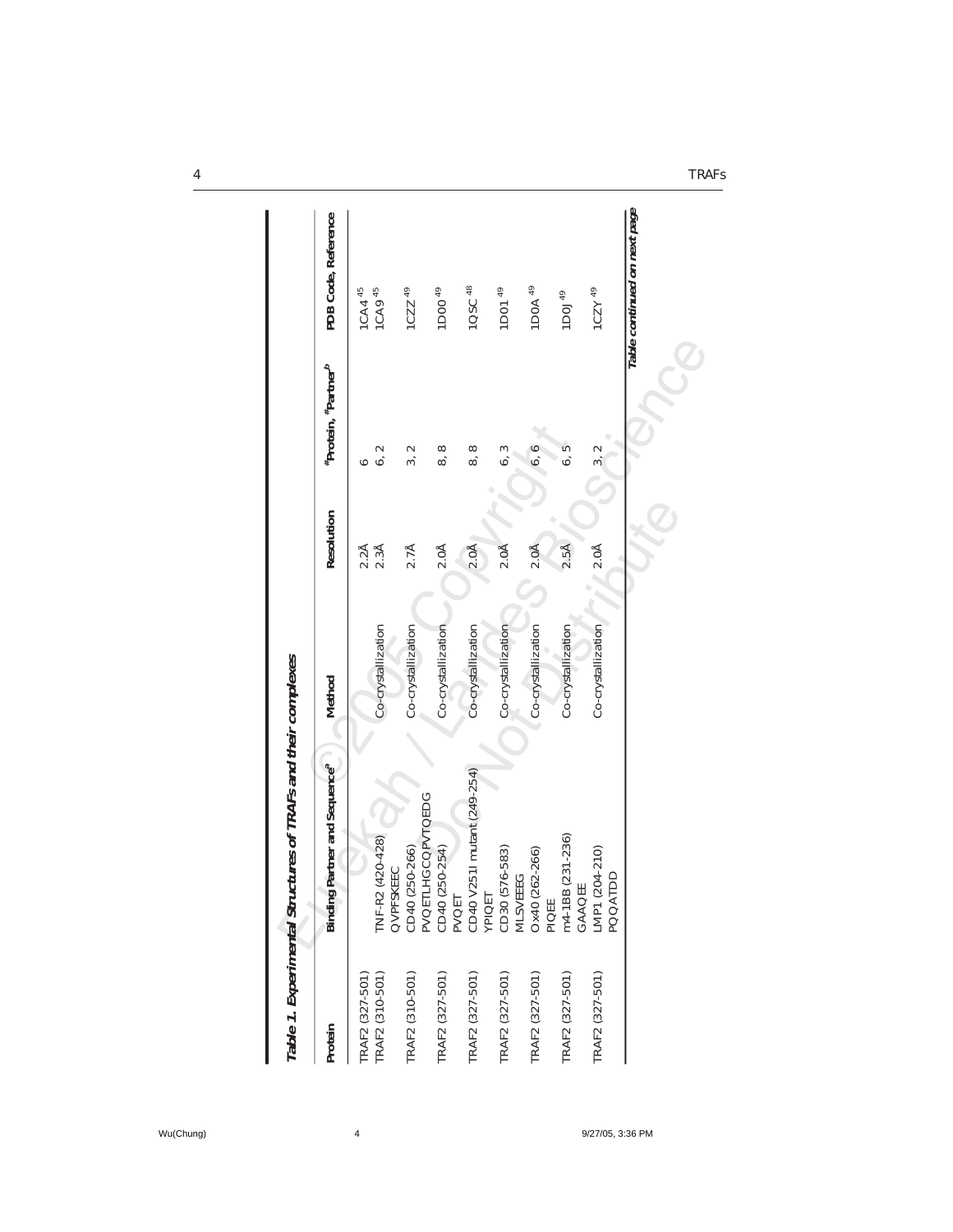| Table 1. Continued                 |                                                                                                                                               |                                  |                  |                                 |                      |
|------------------------------------|-----------------------------------------------------------------------------------------------------------------------------------------------|----------------------------------|------------------|---------------------------------|----------------------|
| Protein                            | Binding Partner and Sequence <sup>a</sup>                                                                                                     | Method                           | Resolution       | #Protein, #Partner <sup>b</sup> | PDB Code, Reference  |
| TRAF3 (341-568)                    |                                                                                                                                               |                                  | $2.8\text{\AA}$  |                                 | $1 \mathsf{FLK}$ 78  |
| TRAF3 (341-568)                    | <b>TAAPVOETLHGCOPVTOEDG</b><br>CD40 (247-266)                                                                                                 | Soaking                          | $3.5\text{\AA}$  | $\scriptstyle\sim$              | $1$ FLL $^{78}$      |
| TRAF3 (377-568)                    | TANK (178-195)<br>SVPIQCTDKTDKQEALFK<br>TANK (171-191)                                                                                        | Soaking                          | 2.9Å             | $\frac{1}{2}$                   | $1$ LOA $91$         |
| TRAF3 (377-568)                    | <b>ATDTOCSVPIOCTDKTDKOE</b>                                                                                                                   | Soaking                          | $3.5\text{\AA}$  |                                 | 1KZZ 91              |
| TRAF3 (377-568)                    | LTbR (385-408)<br>PYPIPEEGDPGPPGLSTPHQEDGK                                                                                                    | Soaking                          | $3.5\text{\AA}$  |                                 | 1RF3 92              |
| TRAF6 (346-504)                    |                                                                                                                                               |                                  | $2.4\text{\AA}$  |                                 | 1LB4 93              |
| TRAF6 (346-504)                    | CD40 (230-238)<br>KOEPOEIDF                                                                                                                   | Co-crystallization               | $1.8\AA$         |                                 | 1LB6 93              |
| TRAF6 (346-504)                    | <b>FRANCE-R (342-349)</b><br>QMPTEDEY                                                                                                         | Co-crystallization               | 2.0 <sup>A</sup> |                                 | $1$ LB5 $93$         |
| TRADD-N (1-169)<br>TRAF2 (327-501) | $D-N$ (7-163)<br>TRADI                                                                                                                        | Co-crystallization<br><b>NMR</b> | 2.0 <sub>A</sub> |                                 | 1F2H 76<br>$1E3V$ 75 |
| m: mouse; otherwise from hu        | man. <sup>b</sup> number of protein and partner molecules per crystallographic asymmetric unit. This table was taken from Wu H. <sup>44</sup> |                                  |                  |                                 |                      |
|                                    |                                                                                                                                               |                                  |                  |                                 |                      |

Wu(Chung) 5 5 9/27/05, 3:36 PM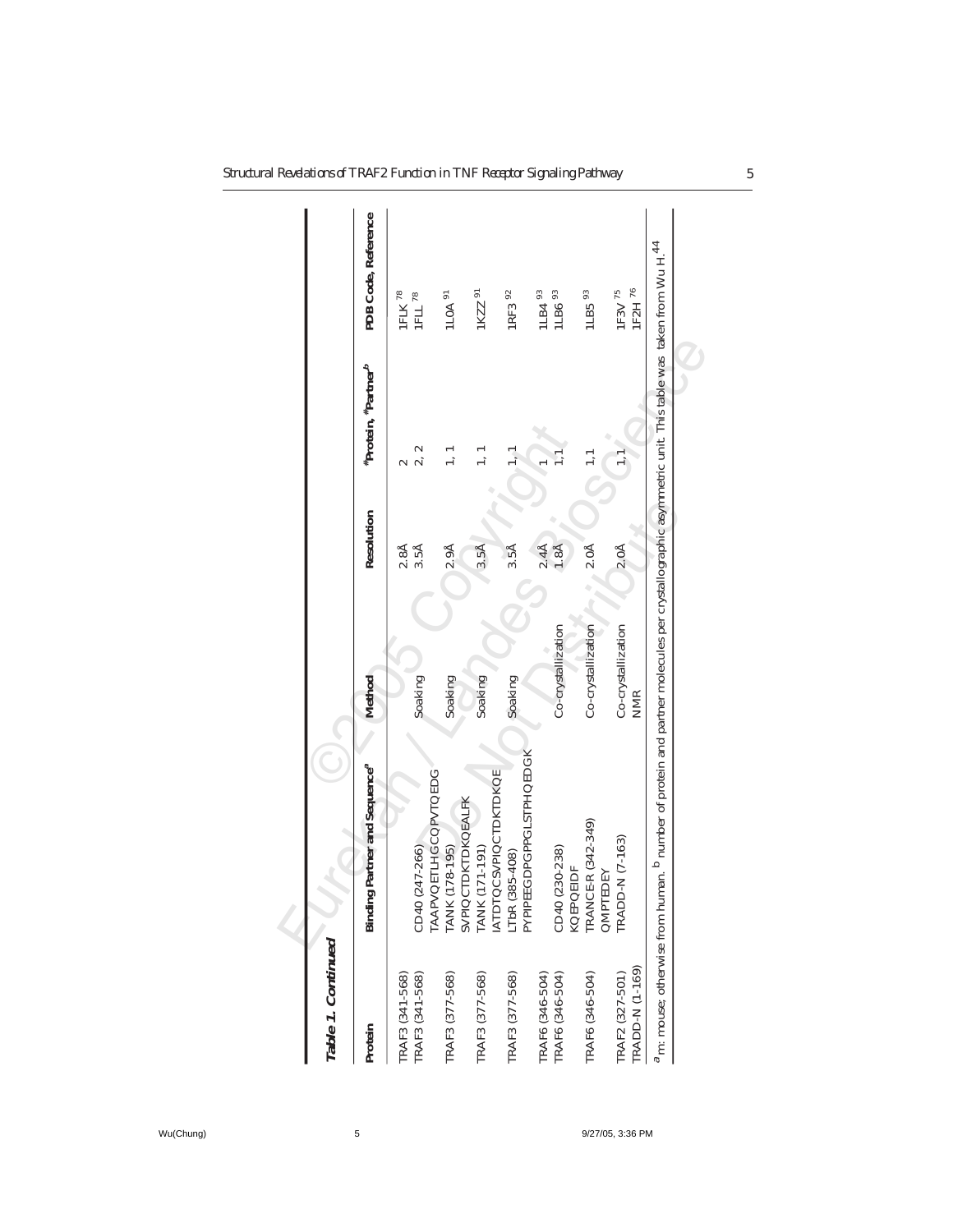| Table 2. Thermodynamic | characterizations of TRAF2-receptor interactions                                                                                                                                                                                             |                   |                             |               |                          |                     |                             |
|------------------------|----------------------------------------------------------------------------------------------------------------------------------------------------------------------------------------------------------------------------------------------|-------------------|-----------------------------|---------------|--------------------------|---------------------|-----------------------------|
| TRAF                   | Receptor/Adapter<br>and Sequence <sup>ª</sup>                                                                                                                                                                                                | $K_d{}^b$         | $\frac{1}{2}$               | -TAS          | $\Delta G_{\rm P}$       | Method <sup>c</sup> | Reference                   |
| TRAF2 (310-501)        | CD30 (573-583)<br><b>SDVMLSVEEEG</b>                                                                                                                                                                                                         | Mu 04             | $-14.0 \pm 0.8$<br>kcal/mol | 8.03 kcal/mol | $-245$ cal/mol $\cdot$ K | ГC                  | Ye H et al $^{73}$          |
|                        | CD40 (250-266)                                                                                                                                                                                                                               | Mu <sub>09</sub>  | $-9.5 \pm 1.0$              | 3.87 kcal/mol | Q<br>2                   |                     |                             |
|                        | PVQETLHGCQPVTQEDG<br>Ox40 (262-266)                                                                                                                                                                                                          | Mu <sub>0</sub> G | $-13.0 + 0.9$<br>kcal/mol   | 7.22 kcal     | Q.<br>Z                  |                     |                             |
|                        | PIQEE                                                                                                                                                                                                                                        |                   | kcal/mol                    | /mol          |                          |                     |                             |
|                        | $(420 - 428)$<br>QVPFSKEEC<br><b>TNF-R2</b>                                                                                                                                                                                                  | $0.5 \mu M$       | Q.<br>Z                     | $\frac{1}{2}$ | $\frac{1}{2}$            |                     |                             |
|                        | m4-1BB (231-236)<br>GAAQEE                                                                                                                                                                                                                   | Nuj 0.1           | Q.<br>N.D.                  | $\frac{1}{2}$ | $\frac{D}{Z}$            |                     |                             |
|                        | LMP1 (204-210)<br>POQATDD                                                                                                                                                                                                                    | Mu 6.1            | N.D.                        | Q.<br>N.D.    | D.<br>Z                  |                     |                             |
| TRAF2 (327-501)        | $(7 - 163)$<br>TRADD                                                                                                                                                                                                                         | 7.8 µM            | Q.<br>N.D.                  | $\frac{1}{2}$ | Q.<br>Z                  | <b>SPR</b>          | Park YC et al <sup>75</sup> |
|                        | <sup>a</sup> m: mouse; otherwise from human. <sup>D</sup> Kd: dissociation constant; DCp: heat capacity change with temperature. <sup>C</sup> ITC: isothermal titration calorimetry; SPR: surface<br>plasmon resonance. N.D.: Not determined |                   |                             |               |                          |                     |                             |
|                        |                                                                                                                                                                                                                                              |                   |                             |               |                          |                     |                             |
|                        |                                                                                                                                                                                                                                              |                   |                             |               |                          |                     |                             |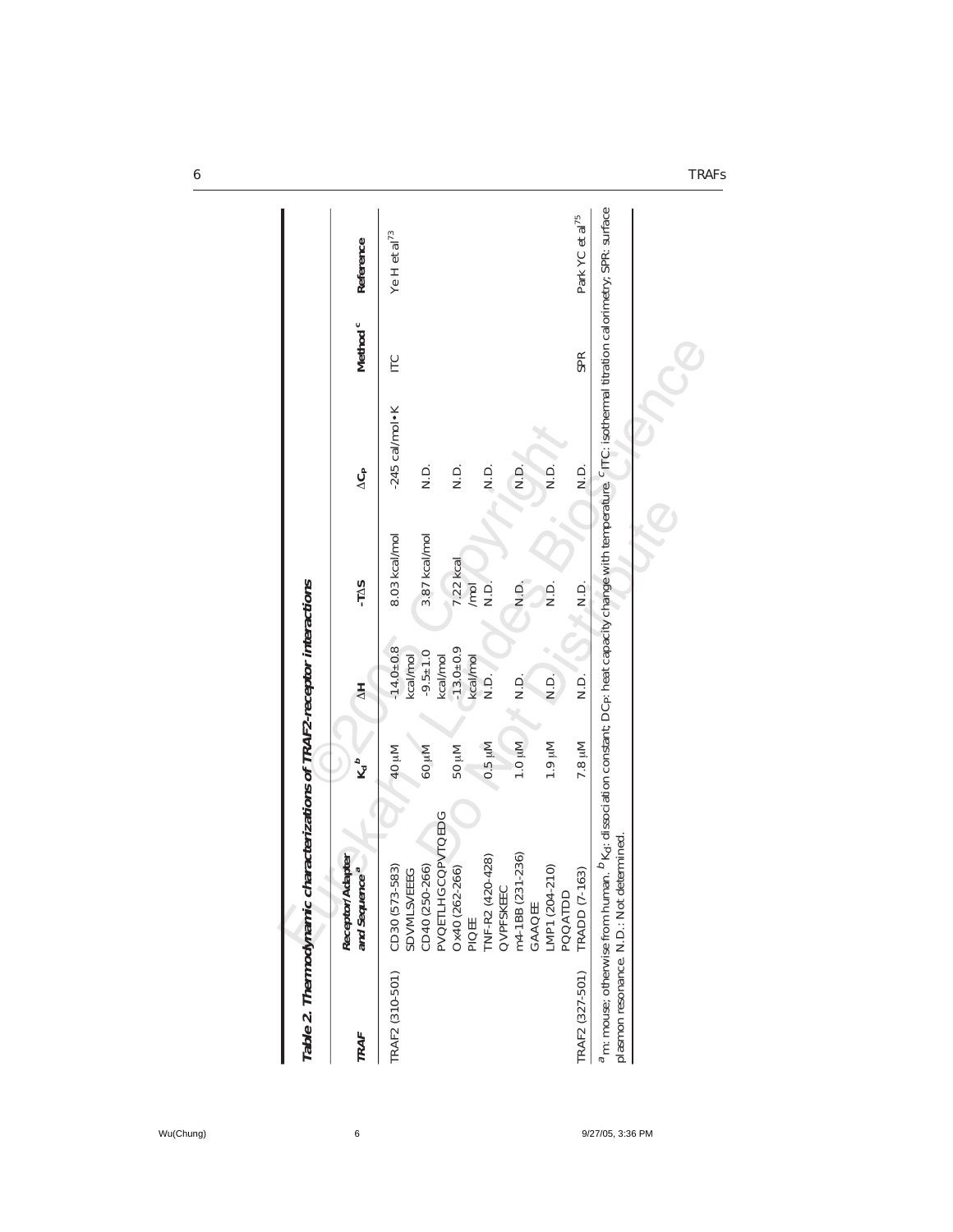

Figure 2. TRAF2 TRAF domain structure. A) Stereo drawing of the TRAF domain of TRAF2 with labeled secondary structures. B) Topology of TRAF-C domain. C) Ribbon drawing of Siah. Modified from Wu H.<sup>44</sup>

the TRAF-C domain structure, despite a lack of significant sequence homology<sup>52</sup> (Fig. 2B, C). In addition, the SBD is dimeric rather than a trimer. Interestingly, Siah is a member of the E3 ubiquitin ligase RING domain proteins and does have sequence similarity in this region to TRAFs. Furthermore, it appears that the SBD of Siah enhances TNF-mediated NF-κB activation, which suggests a potential functional similarity between Siah and TRAFs.

#### *The Energetics and Specificity of the Trimeric TRAF Domain*

Siah<br>
Siah<br>
Ware. A) Stereo drawing of the TRAF domain of TRAF<br>
AF-C domain. C) Ribbon drawing of Siah. Modified fr<br>
pite a lack of significant sequence homology<sup>52</sup> (Fi<br>
han a trimer. Interestingly, Siah is a member of th The TRAF domain, consisting of the coiled-coil region and the TRAF-C anti-parallel β sandwich domain resembles the shape of a mushroom, in which the TRAF-C forms the cap and the coiled-coil region forms the stalk<sup>45,48,49</sup> (Fig. 3A, B). TRAF domain trimer portrays a perfect or near perfect three-fold symmetry. The diameter of the mushroom cap ranges between 50 to 80 Å while the stalk is approximately 50 Å long. The stalk consists of 5 characteristic coiled-coil heptad repeats (residues 311-347), which are seven amino acid residues denoted as abcdefg, in which the core residue positions of a and d are usually occupied by hydrophobic residues,<sup>53</sup> as is the case in this three-stranded parallel coiled coil structure. Both the coiled-coil domain and the TRAF-C domain contribute to TRAF domain trimerization.

The trimeric interface of the TRAF-C domain is formed by packing one end of the β-sandwich (the β2-β3, β4-β5 and β6-β7 connections) of one protomer against an edge and a face of the β-sandwich (β0, β1, and β8 strands, β5-β6 and β7-β8 connections) of the neighboring protomer (Fig. 3C). Both hydrophobic and hydrophilic residues are involved at the interface of the protomers, such as residues I355, Y386, A420, L421 and F491 of one protomer and K357, R385, R458, and D487 of the neighboring protomer.

The calculation of surface area burial upon TRAF domain trimerization reveals the importance of coiled-coil region in stabilizing the trimer formation. Roughly 640 Å $^2$  surface area is buried upon TRAF-C domain trimerization, <sup>45</sup> which is considered small compared to other stable protein-protein interactions.54 This implies that the TRAF-C domain alone may not be sufficient for trimerization. In support of this analysis, biochemical studies on several TRAF domain constructs of TRAF2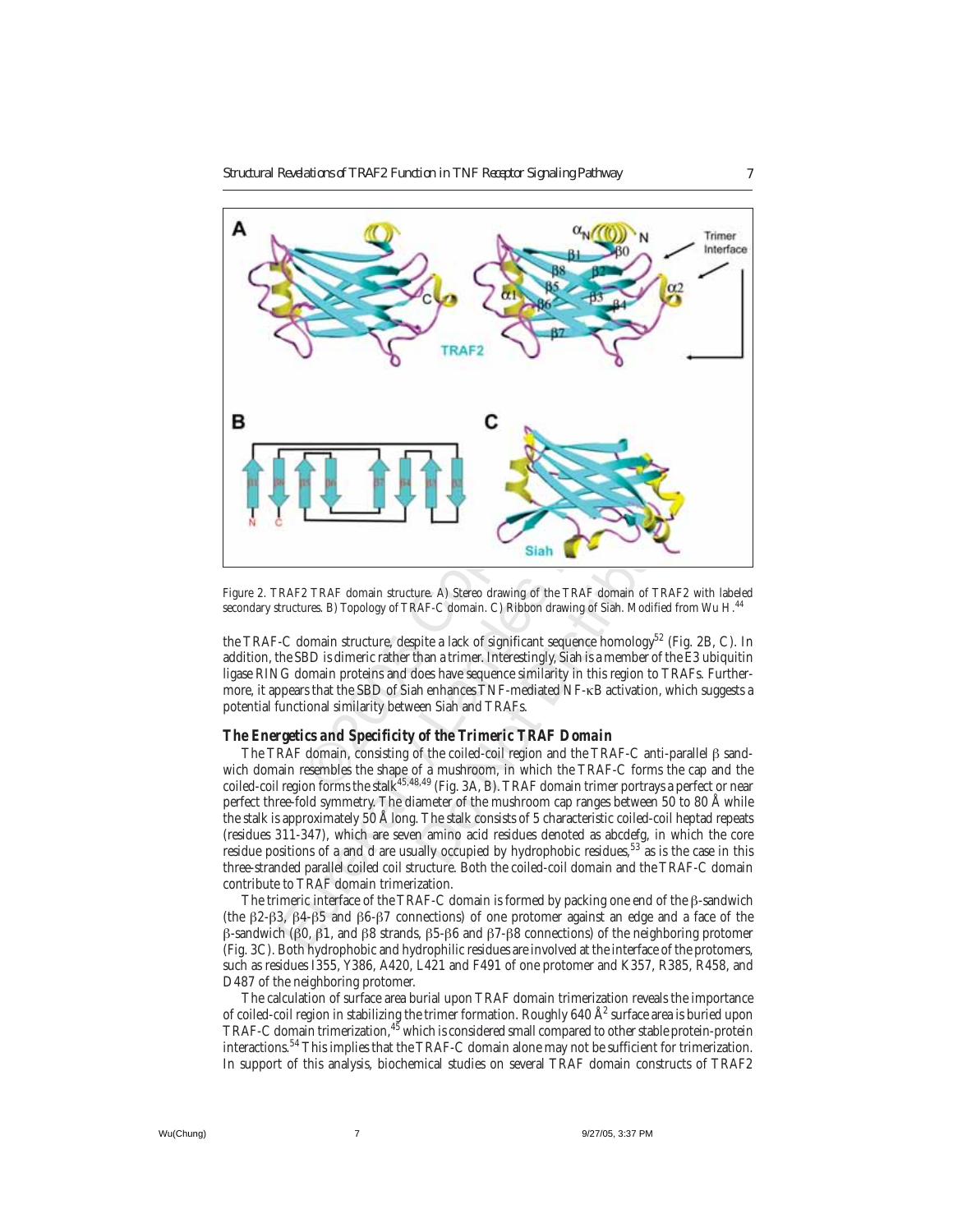

Figure 3. TRAF trimerization. A, B) Trimeric structure of the TRAF domain of TRAF2, shown with the threefold axis into the page and vertical, respectively. C) Detailed interaction between the TRAF-C domains in the trimer. Modified from Wu, H.<sup>44</sup>

showed that at minimum, three heptad repeats (residues 327-347) which increases the surface area burial to 1060 Å, $^2$  are required for trimer formation. $^{45}\rm{The}$  coiled-coil domain of TRAF2 appears to contain up to 14 heptad repeats, which could stretch to 140Å long and indicates a strong interaction.

zation. A, B) Trimeric structure of the TRAF domain of Tertical, respectively. C) Detailed interaction between the 44<br>
44<br>
44<br>
mum, three heptad repeats (residues 327-347) wh<br>
e required for trimer formation.<sup>45</sup> The coile The Matter of Haractetistic of TRAF simulation and the measurement of the measurement<br>time and vertical, respectively. C) Detailed interaction between the TRAF-C domains in the three<br>and vertical, respectively. C) Detaile formation.<sup>45</sup> The coiled-coil domain of TRAF2 ap<br>ould stretch to 140Å long and indicates a strong<br>suggest that the major specificity determinant for<br>domain residues. The analysis showed that the ami<br>he TRAF domain of TRAF Structural and computational analyses suggest that the major specificity determinant for TRAF domain trimerization lies in the TRAF-C domain residues. The analysis showed that the amino acid residues contributing to trimerization of the TRAF domain of TRAF2 are largely conserved among the TRAF family members.<sup>45</sup> This sequence conservation among the different TRAFs suggests that they may also be able to form similar homotrimers as well. On the other hand, the coiled-coil domains do not contain conserved sequences characteristic of trimeric coiled-coil, in fact TRAF2 coiled-coil was predicted by the Multi-coil program to form a dimeric rather than a trimeric coiled-coil.55,56 Therefore, it appears that the TRAF-C domain, rather than the coiled coil domain, determines the observed specificity of TRAF trimerization, whereas the coiled coil is the major stability determinant for trimerization.

## **TRAF2-Receptor Interactions**

#### *Conserved Recognition of Diverse Receptors*

The first glimpse of a TRAF2-receptor interaction provided by the crystal structure of the TRAF domain of TRAF2 in complex with a receptor peptide from TNF-R2<sup>45</sup> shows a different mode of interaction than that of TNF ligand to its receptor TNF-R1. Each peptide binds symmetrically to a shallow surface depression on the side of the mushroom-shaped trimer, extending from the top to the bottom rim of the mushroom cap (Fig. 4A, B). The peptide contacts only one protomer of the TRAF domain trimer. Therefore, this type of interaction does not rely structurally on TRAF2 trimerization, but relies energetically on avidity-mediated affinity enhancement for the receptor afforded by TRAF2 and receptor trimerization.

A major structural question is how TRAF2 can interact with a diverse group of receptors in the TNF receptor superfamily.<sup>17</sup> To go about answering this question, a total of eight crystal structures of the TRAF domain of TRAF2 in complex with several receptor peptides have been determined, 45,48,49 of which three structures are with CD40 receptor peptides (two are not shown) (Fig. 4C). These different complex structures include the three TRAF2 binding motifs proposed previously from biochemical and functional studies, the  $P_XQ_X(T/S/D)$  (x = any amino acid) motif in LMP1, CD30, CD40, and CD27,<sup>57-64</sup> the φSxEE (φ=large hydrophobe) sequence in TNF-R2 and CD30,<sup>16,59</sup> and the QEE motif in 4-1BB and Ox40.<sup>65</sup>

Despite the high degree of sequence variability in the receptor peptides, the peptides contain a conserved binding mode at a common site on the TRAF domain. Superposition of seven different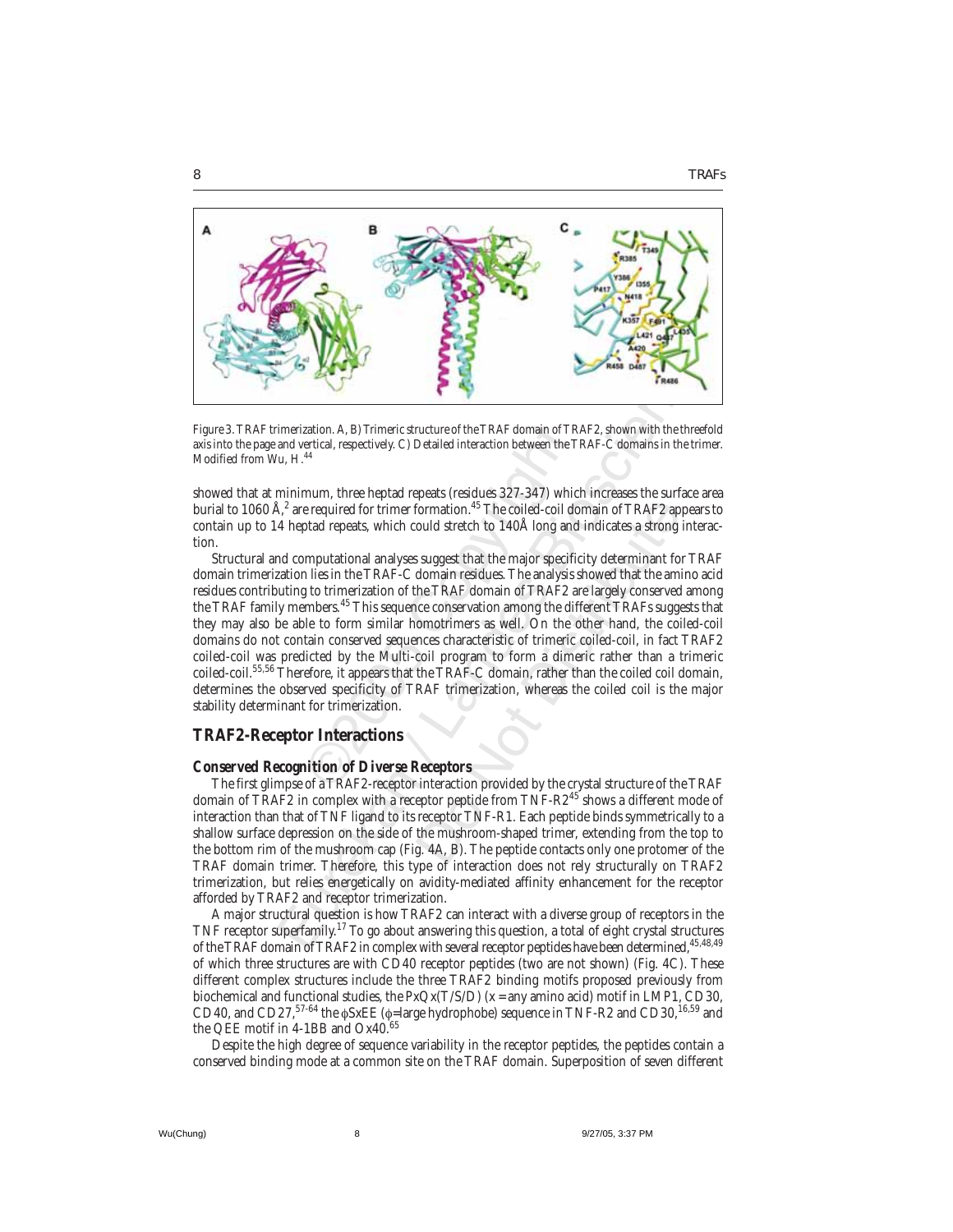

Figure 4. TRAF2-receptor interactions. A) Ribbon diagram of a TRAF2-receptor complex, looking down the threefold axis. The bound receptor chains are shown as stick models. B) Ribbon diagram of a TRAF2-receptor complex with the threefold axis vertical. The bound receptor chains are shown as arrows. C) Surface electrostatic representation of TRAF2-peptide complexes. D) Superposition of bound receptor peptides, showing the structural conservation of the main chain conformations and the side chain conformations at P<sub>-2</sub>, P<sub>0</sub> and P<sub>1</sub> positions. Parts of this figure were modified from Ye H et al, $^{49}$  and Wu H. $^{44}$ 

structures of receptor peptide complexes showed four highly conserved residues with r.m.s.d of less than 0.1Å along the main chain atoms of these residues (Fig. 4D). The third residue of this four residue core is invariably a Gln or a Glu. This position has the highest degree of conservation and is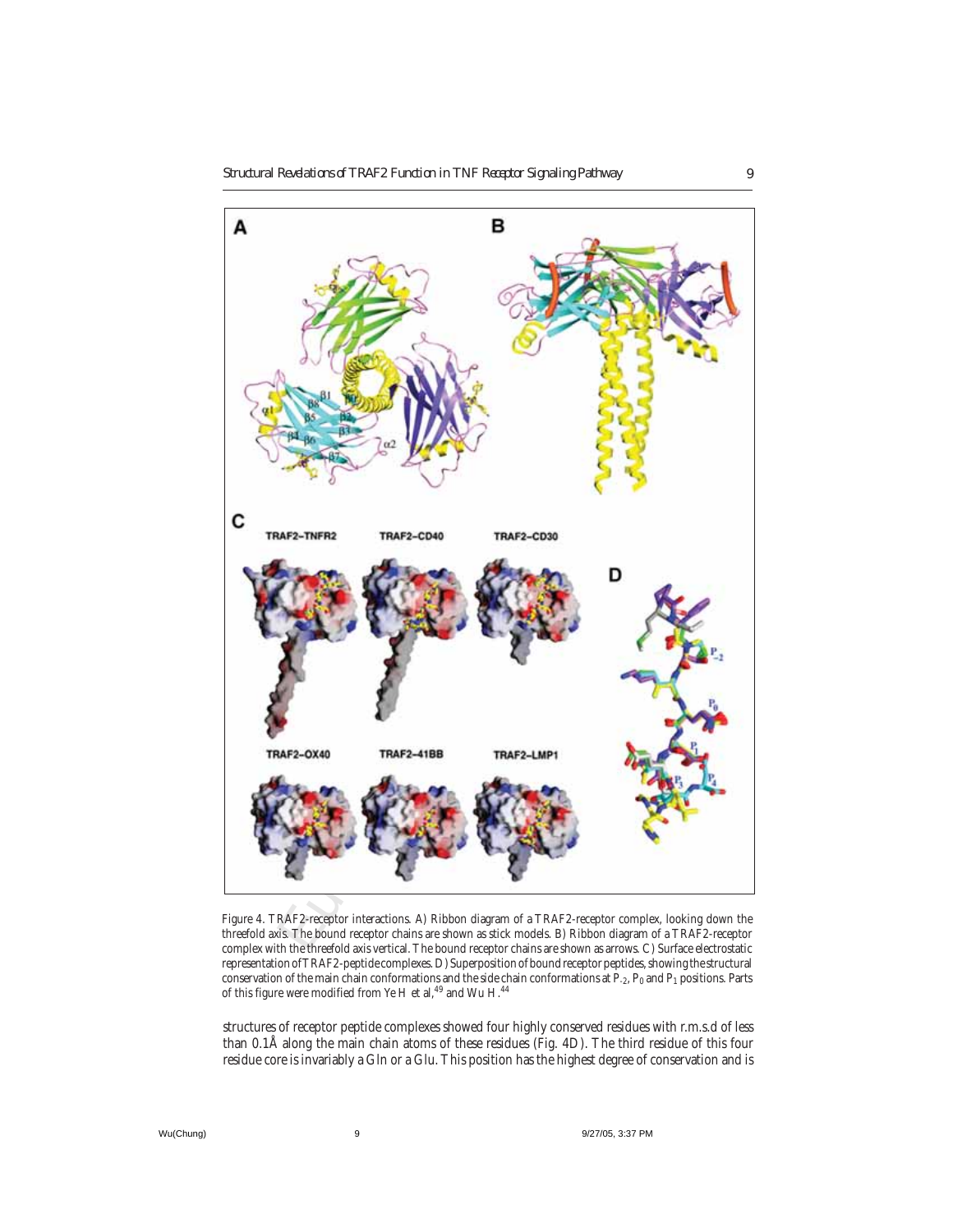

Figure 5. Detailed TRAF2-receptor interactions. A) Interactions seen in the major TRAF2-binding motif. B) Interactions seen in the minor TRAF2-binding motif. TRAF2 structures are shown as magenta worms and white stick models. The bound receptors are shown as yellow stick models. Modified from Ye H et al.<sup>49</sup>

denoted  $P_0$  or the zero position of the TRAF binding motif. Hence, the labeling scheme for this four residue core is  $P_{-2}$ ,  $P_{-1}$ ,  $P_0$ , and  $P_1$ .

The receptor peptides are extended across four β-strands (β6 of the first sheet, β7, β4, and β3 of the second sheet) on one side of the β-sandwich structure of TRAF-C domain. Residues in position P<sub>-1</sub> to P<sub>1</sub> runs anti-parallel and adjacent to the latter half of β7 strand (residues 466-468), which is immediately after the β-bulge. This leads to three anti-parallel β-edge main chain hydrogen bond formation between the peptide and the β7 of TRAF2 and creates an extra β-strand within the second sheet (Fig. 5A).

The formation of an extra β-strand by the extension of the peptide on the surface of a protein has been frequently observed in peptide-protein interactions.<sup>66,67</sup> Careful analysis of the peptide core position (P<sub>-2</sub>, P<sub>0</sub>, and P<sub>1</sub>) revealed a highly twisted β-strand which can also qualify as a polyproline II (PPII) helix conformation structure. PPII structure has also been observed in peptide-protein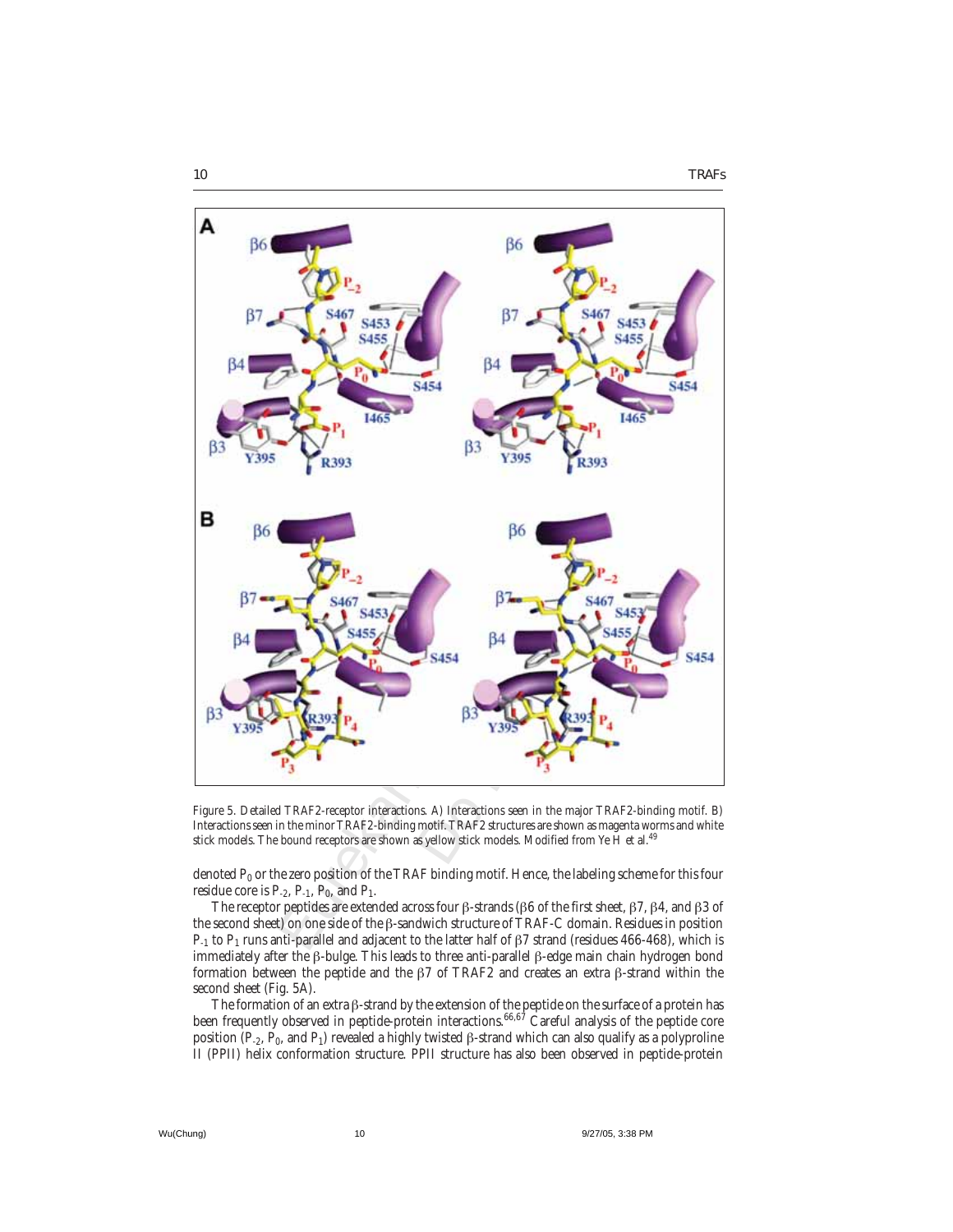interactions such as in peptide recognition by SH3 domains<sup>68</sup> and class II MHC molecules.<sup>69</sup> The advantage of a PPII conformation in the peptides is that it maximizes side chain interactions with the protein surface. This is apparent in the peptide-TRAF2 structures where the twisting of the peptide allows for the side chains of  $P_{-2}$ ,  $P_0$ , and  $P_1$  to become buried at the TRAF2 interface. Therefore, the PPII conformation of the receptor peptides on TRAF2 maximizes both main chain and side chain interactions with the TRAF2 surface.

#### *Key Residues of the Universal Major TRAF2 Binding Motif*

de chains of residues P<sub>2</sub>, P<sub>0</sub>, and P<sub>1</sub> constitute the major structural determinant criteration with TRAF2 Lin fact. the heat constrained term in TRAF2 Lin fact. The particles at the solution scoupy distinct TRAF2 surf The side chains of residues  $P_{-2}$ ,  $P_0$ , and  $P_1$  constitute the major structural determinant for peptide interaction with TRAF2 (Fig. 5A). The residues at these positions occupy distinct pockets within the TRAF2 surface. The P<sub>-2</sub> residues are frequently Pro or Ser, which make extensive van der Waals contacts with TRAF2. In fact, the side chains of residues at P<sub>-2</sub> are completely buried by the TRAF domain surface. In the case of Ser at P-2, additional interaction is observed by hydrogen bond formation between the hydroxyl group and the side chain of S467 in TRAF2. The size and enclosure of P-2 binding pocket indicates only medium sized and nonpolar residues such as Thr, Cys, and Ile, can occupy this space. For example, residues such as Glu or Ala would not fit as well due to its charge and its small size, respectively. As predicted by the structural study of P<sub>-2</sub> binding pocket, the Ala in P-2 position of 4-1BB receptor results in a weaker interaction with TRAF2, as evidenced by weaker binding affinity and electron density in this region of the complex structure.

been the hydroxyl group and the side chain of S46 / pocket indicates only medium sized and nonpolar space. For example, residues such as Glu or Ala we ze, respectively. As predicted by the structural stud 4-1BB receptor r y in this region of the complex structure.<br>
nts of Gln and Glu at  $P_0$  position is the shape a<br>
see particular residues. The aliphatic part of these<br>
region is surrounded by three hydroxyl groups of<br>
wo residues, Gln is The major structural determinants of Gln and Glu at  $P_0$  position is the shape and hydrogen bonding interactions afforded by these particular residues. The aliphatic part of these residues pack against I485 while the hydrophilic region is surrounded by three hydroxyl groups of S453, S454, and S455 in TRAF2. Between the two residues, Gln is in the position to form hydrogen bonds with all three Ser residues of TRAF2, whereas Glu can only form one hydrogen bond. Due to the absence of charged residues near the vicinity of the  $P_0$  site, there appears to be a need for the negative charge in Glu to be more heavily solvated than in Gln.

The  $P_1$  position in most TRAF2 binding peptides is occupied by Glu. The carboxylate moiety of the Glu residue forms a bi-dentate ion-pair interaction with the side chain guanidinium group of R393 and a hydrogen bond with Y395 in TRAF2. The size of the  $P_1$  binding pocket predicts a substitution with a smaller residue such as Asp residue, will not be sufficient to form the hydrogen bond that is observed with Glu.

The sequence and structural conservations at the  $P_{-2}$ ,  $P_0$ , and  $P_1$  positions define the major TRAF2 binding motif. These positions are occupied by the consensus sequence  $px(Q/E)E$ , where proline is in lower case because it can be substituted by other medium size nonpolar residues (Fig. 6). The major TRAF2 binding motif can also be found on receptors which interact with TRAF1, 3, and 5, which explains the overlapping receptor-binding specificity of these TRAFs.

#### *The Minor TRAF2 Binding Motif*

The crystal structure of TRAF2 with LMP1<sup>49</sup> revealed a second TRAF2 binding motif that utilizes the residue at  $P_3$  position rather than at  $P_1$ . The  $P_1$  position is occupied by Ala in LMP1 and cannot make the same interactions as a Glu residue (Fig. 5B). However, the Asp residue of LMP1 at  $P_3$  makes the same ion-pair hydrogen bonds with R393 and Y395 that the Glu makes at the  $P_1$  of the major TRAF2 binding motif. This structural information along with sequence analysis shows the existence of a minor TRAF2 binding motif, px(Q/E)xxD (Fig. 6). In addition to LMP1, the intracellular protein, TANK (also known as I-TRAF) $^{70,71}$  possesses the minor TRAF2 binding consensus motif (Fig. 6) and may interact with TRAFs similarly as seen in the TRAF2-LMP1 complex.

#### *Extent and Variations of TRAF2 Binding Motif*

The next highest degree of structural conservation outside of  $P_{-2}$  to  $P_1$  lies at  $P_2$  and  $P_{-3}$  positions of TRAF2 interacting receptor peptides. Beyond  $P_2$  and  $P_3$  positions, there are large conformational differences among the various peptides (Fig. 4D). Therefore, the TRAF2 binding motif can incorporate up to 6 residues ( $P_3$  to  $P_2$ ). However, it should be noted that additional N- and C-terminal contacts are made with the TRAF domain by the receptors. For example, the TNFR-2 peptide-TRAF2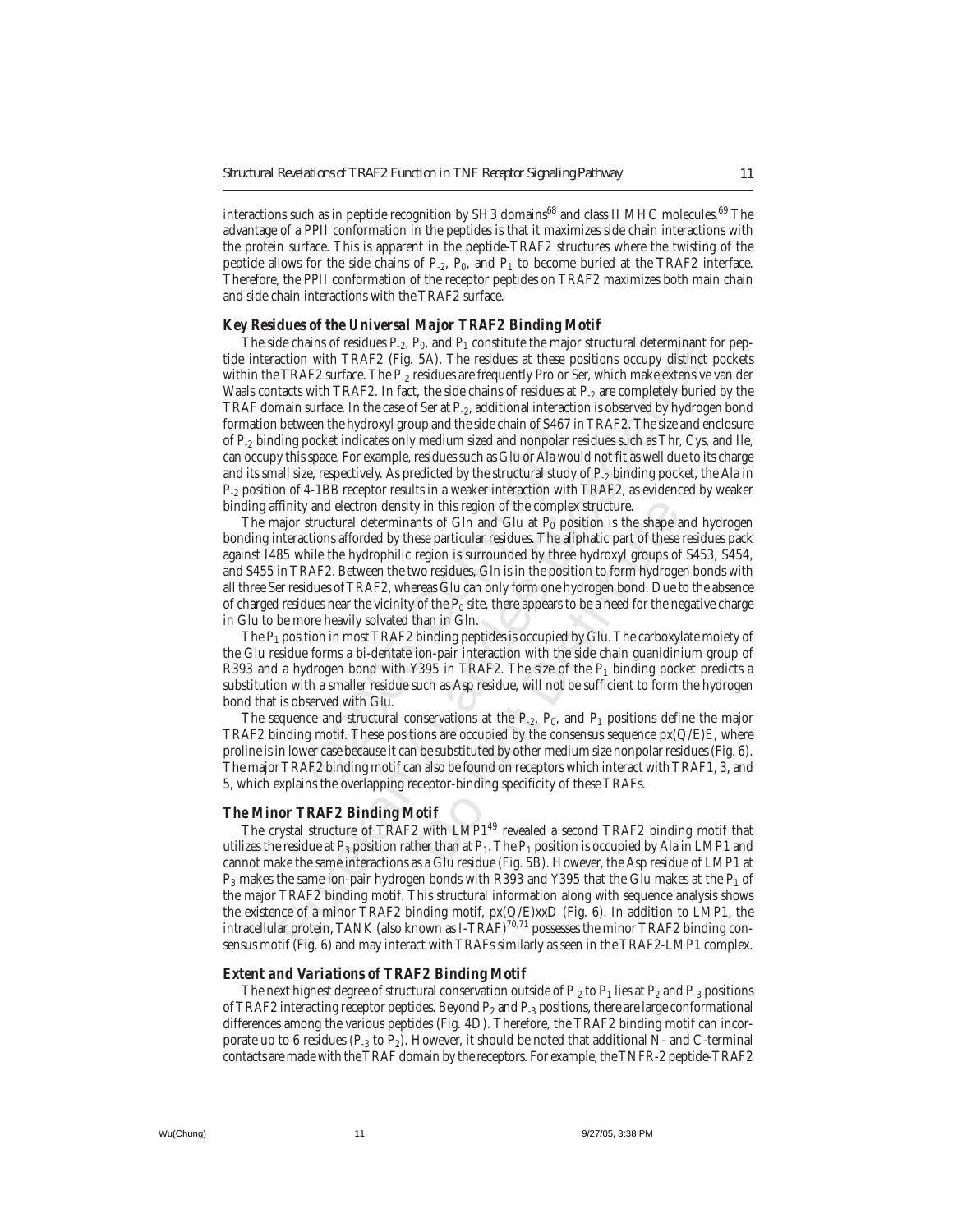*12 TRAFs*

|                                                                                         |             | $P_2$ $P_3$ $P_4$ $P_5$ $P_6$<br>$P_4 P_3 P_2 P_4 P_0$<br>$P_1$                                                                                                                                                                                                                                                                                                                                                                                                                                                                                                                                                                                                                                                                                                                                                                           |  |
|-----------------------------------------------------------------------------------------|-------------|-------------------------------------------------------------------------------------------------------------------------------------------------------------------------------------------------------------------------------------------------------------------------------------------------------------------------------------------------------------------------------------------------------------------------------------------------------------------------------------------------------------------------------------------------------------------------------------------------------------------------------------------------------------------------------------------------------------------------------------------------------------------------------------------------------------------------------------------|--|
|                                                                                         |             |                                                                                                                                                                                                                                                                                                                                                                                                                                                                                                                                                                                                                                                                                                                                                                                                                                           |  |
| hTNF-R2 (422-432)                                                                       | P<br>F<br>s | ĸ<br>c<br>A<br>R<br>s<br>E<br>F                                                                                                                                                                                                                                                                                                                                                                                                                                                                                                                                                                                                                                                                                                                                                                                                           |  |
| hCD40<br>$(248 - 258)$                                                                  | A<br>P<br>A | T<br>V<br>o<br>L<br>с<br>Ε<br>н<br>G                                                                                                                                                                                                                                                                                                                                                                                                                                                                                                                                                                                                                                                                                                                                                                                                      |  |
| hCD30 (576-586)                                                                         | s<br>M<br>L | E<br>v<br>Е<br>G<br>ĸ<br>Е<br>Е<br>D                                                                                                                                                                                                                                                                                                                                                                                                                                                                                                                                                                                                                                                                                                                                                                                                      |  |
| hCD30 (559-569)                                                                         | н<br>Y<br>P | T<br>Q<br>P<br>Е<br>Е<br>Е<br>P<br>L                                                                                                                                                                                                                                                                                                                                                                                                                                                                                                                                                                                                                                                                                                                                                                                                      |  |
| hCD27<br>$(244 - 254)$                                                                  | Ĩ<br>т<br>Þ | I<br><b>Q</b><br>E<br>E<br>D<br>Y<br>ĸ<br>P<br>R                                                                                                                                                                                                                                                                                                                                                                                                                                                                                                                                                                                                                                                                                                                                                                                          |  |
| $hLT\beta R$<br>$(386 - 410)$                                                           | I<br>Y<br>P | D<br>P<br>E<br>G<br>P<br>G<br>P                                                                                                                                                                                                                                                                                                                                                                                                                                                                                                                                                                                                                                                                                                                                                                                                           |  |
| $hLT\beta R$ (400-410)                                                                  | т<br>₽<br>s | Q<br>D<br>H<br>Е<br>G<br>A<br>ĸ<br>w                                                                                                                                                                                                                                                                                                                                                                                                                                                                                                                                                                                                                                                                                                                                                                                                      |  |
| hATAR (266-276)                                                                         | v<br>Ä<br>т | T<br>v<br>E<br>I<br>S<br>E<br>P<br>F                                                                                                                                                                                                                                                                                                                                                                                                                                                                                                                                                                                                                                                                                                                                                                                                      |  |
| h0x40<br>$(260 - 270)$                                                                  | T<br>P<br>R | Q<br>I<br>E<br>Е<br>Q<br>A<br>D<br>A                                                                                                                                                                                                                                                                                                                                                                                                                                                                                                                                                                                                                                                                                                                                                                                                      |  |
| m4-1BB (230-240)                                                                        | G<br>т<br>A | A<br>Q<br>E<br>D<br>c<br>s<br>A<br>E                                                                                                                                                                                                                                                                                                                                                                                                                                                                                                                                                                                                                                                                                                                                                                                                      |  |
| $m4-1BB$<br>$(242 - 252)$                                                               | R<br>c<br>P | Q<br>G<br>E<br>Е<br>G<br>G<br>G<br>E                                                                                                                                                                                                                                                                                                                                                                                                                                                                                                                                                                                                                                                                                                                                                                                                      |  |
| $h4-1BB$ (232-242)                                                                      | V<br>Q<br>Ŧ | Q<br>T<br>D<br>E<br>G<br>c<br>s<br>Е                                                                                                                                                                                                                                                                                                                                                                                                                                                                                                                                                                                                                                                                                                                                                                                                      |  |
| $h4-1BB$ $(244-254)$                                                                    | p<br>F<br>R | E<br>Е<br>E<br>c<br>Е<br>G<br>G<br>E                                                                                                                                                                                                                                                                                                                                                                                                                                                                                                                                                                                                                                                                                                                                                                                                      |  |
| <b>bLMP1</b><br>$(204 - 214)$                                                           | R<br>т<br>P | Q<br>V<br>s<br>G<br>Y<br>P<br>D<br>E                                                                                                                                                                                                                                                                                                                                                                                                                                                                                                                                                                                                                                                                                                                                                                                                      |  |
| bLMP1<br>$(219 - 229)$                                                                  | P<br>R<br>P | v<br>Q<br>T<br>E<br>G<br>G<br>G<br>G                                                                                                                                                                                                                                                                                                                                                                                                                                                                                                                                                                                                                                                                                                                                                                                                      |  |
| bLMP1 (243-253)                                                                         | P<br>н<br>P | T<br>V<br>Q<br>G<br>G G<br>G                                                                                                                                                                                                                                                                                                                                                                                                                                                                                                                                                                                                                                                                                                                                                                                                              |  |
| bLMP1 (315-325)                                                                         | н<br>P<br>P | T<br>V<br>Q<br>G<br>G<br>Е<br>G                                                                                                                                                                                                                                                                                                                                                                                                                                                                                                                                                                                                                                                                                                                                                                                                           |  |
| bLMP1 (359-369)                                                                         | P<br>₽<br>н | T<br>Q<br>I<br>G<br>N<br>G<br>G                                                                                                                                                                                                                                                                                                                                                                                                                                                                                                                                                                                                                                                                                                                                                                                                           |  |
| hTANK (178-188)                                                                         | v<br>P<br>s | I<br>Q<br>c<br>т<br>D<br>ĸ<br>т<br>D                                                                                                                                                                                                                                                                                                                                                                                                                                                                                                                                                                                                                                                                                                                                                                                                      |  |
| hLMP1<br>$(202 - 212)$                                                                  | H<br>P<br>₽ | Q<br>Q<br>A<br>т<br>D<br>s<br>s<br>D                                                                                                                                                                                                                                                                                                                                                                                                                                                                                                                                                                                                                                                                                                                                                                                                      |  |
| rLMP1 (315-325)                                                                         | Y<br>P<br>P | I<br>Q<br>A<br>т<br>D<br>G G<br>N                                                                                                                                                                                                                                                                                                                                                                                                                                                                                                                                                                                                                                                                                                                                                                                                         |  |
| rl MP1<br>$(377 - 387)$                                                                 | H<br>P<br>P | I<br>Đ<br>o<br>A<br>т<br>G<br>A<br>N                                                                                                                                                                                                                                                                                                                                                                                                                                                                                                                                                                                                                                                                                                                                                                                                      |  |
| rLMP1 (425-435)                                                                         | H<br>P<br>P | v<br>s<br>D<br>A<br>G<br>G<br>D<br>о                                                                                                                                                                                                                                                                                                                                                                                                                                                                                                                                                                                                                                                                                                                                                                                                      |  |
|                                                                                         |             |                                                                                                                                                                                                                                                                                                                                                                                                                                                                                                                                                                                                                                                                                                                                                                                                                                           |  |
| Major Motif                                                                             | P           | x Q/E E                                                                                                                                                                                                                                                                                                                                                                                                                                                                                                                                                                                                                                                                                                                                                                                                                                   |  |
| Minor Motif                                                                             | р           | x Q/E x<br>D<br>x                                                                                                                                                                                                                                                                                                                                                                                                                                                                                                                                                                                                                                                                                                                                                                                                                         |  |
| iouse; b: bovine; r: rat. Modified from Ye H et al. <sup>49</sup><br>e chain chemistry. |             | uence alignment of TRAF2 binding sequences, illustrating the two TRAF2-binding motifs.<br>shows ordered residues starting at P <sub>-4</sub> position and the CD40-TRAF2 structure sho<br>dues up to $P_6$ . Incorporating these ordered residues may indicate that a complete TRA<br>uence may contain up to eleven residues ( $P_{-4}$ to $P_6$ ). These additional residues outside<br>ding region are most likely exposed on the surface of the TRAF domain, which mal<br>nt to substitutions by other amino acids. As a final note, the actual TRAF binding regi<br>m receptor to receptor since the conformations of end residues appear highly depende<br>I be pointed out that the presence of these motifs is often necessary but may not<br>r the receptor-TRAF2 interactions, and that other residues at different positions m |  |
| ding motifs.                                                                            |             | ortant. For example, the $P_2$ residue may also contribute to TRAF2-receptor interacti<br>close proximity to D399 of TRAF2 to allow hydrogen bond formations. In the CD<br>otide, the $P_2$ is occupied by a Thr and the mutation of this residue to all but Ser elingtide,<br>ation with $\text{TRAF2.}^{\text{72}}$ Therefore, it may not be too uncommon to find variations in t                                                                                                                                                                                                                                                                                                                                                                                                                                                       |  |

Figure 6. Sequence alignment of TRAF2 binding sequences, illustrating the two TRAF2-binding motifs. h: human; m: mouse; b: bovine; r: rat. Modified from Ye H et al.  $^{49}$ 

interaction shows ordered residues starting at P-4 position and the CD40-TRAF2 structure shows ordered residues up to  $P_6$ . Incorporating these ordered residues may indicate that a complete TRAF2 binding sequence may contain up to eleven residues  $(P_4$  to  $P_6$ ). These additional residues outside of the core binding region are most likely exposed on the surface of the TRAF domain, which makes them tolerant to substitutions by other amino acids. As a final note, the actual TRAF binding region may vary from receptor to receptor since the conformations of end residues appear highly dependent on their side chain chemistry.

It should be pointed out that the presence of these motifs is often necessary but may not be sufficient for the receptor-TRAF2 interactions, and that other residues at different positions may also be important. For example, the  $P_2$  residue may also contribute to TRAF2-receptor interaction since it is in close proximity to D399 of TRAF2 to allow hydrogen bond formations. In the CD40 receptor peptide, the  $P_2$  is occupied by a Thr and the mutation of this residue to all but Ser eliminated association with TRAF2.<sup>72</sup> Therefore, it may not be too uncommon to find variations in the TRAF2 binding motifs.

#### **Thermodynamics of TRAF-Receptor Interactions**

#### *Weak Affinity and Avidity*

Several quantitative studies using isothermal titration calorimetry (ITC) and surface plasma resonance (SPR) on receptor peptide interactions with TRAF2 showed weak affinities between receptor peptides and TRAF in the absence of ligand. For example, the dissociation constants of CD40, CD30, and Ox40 peptides with TRAF2 range between  $40\n-60\mu$ M, and 0.5 to 1.9mM for TNFR-2, 4-1BB, and LMP1 (Table 2).<sup>73</sup> These quantitative measurements of receptor peptides to TRAF2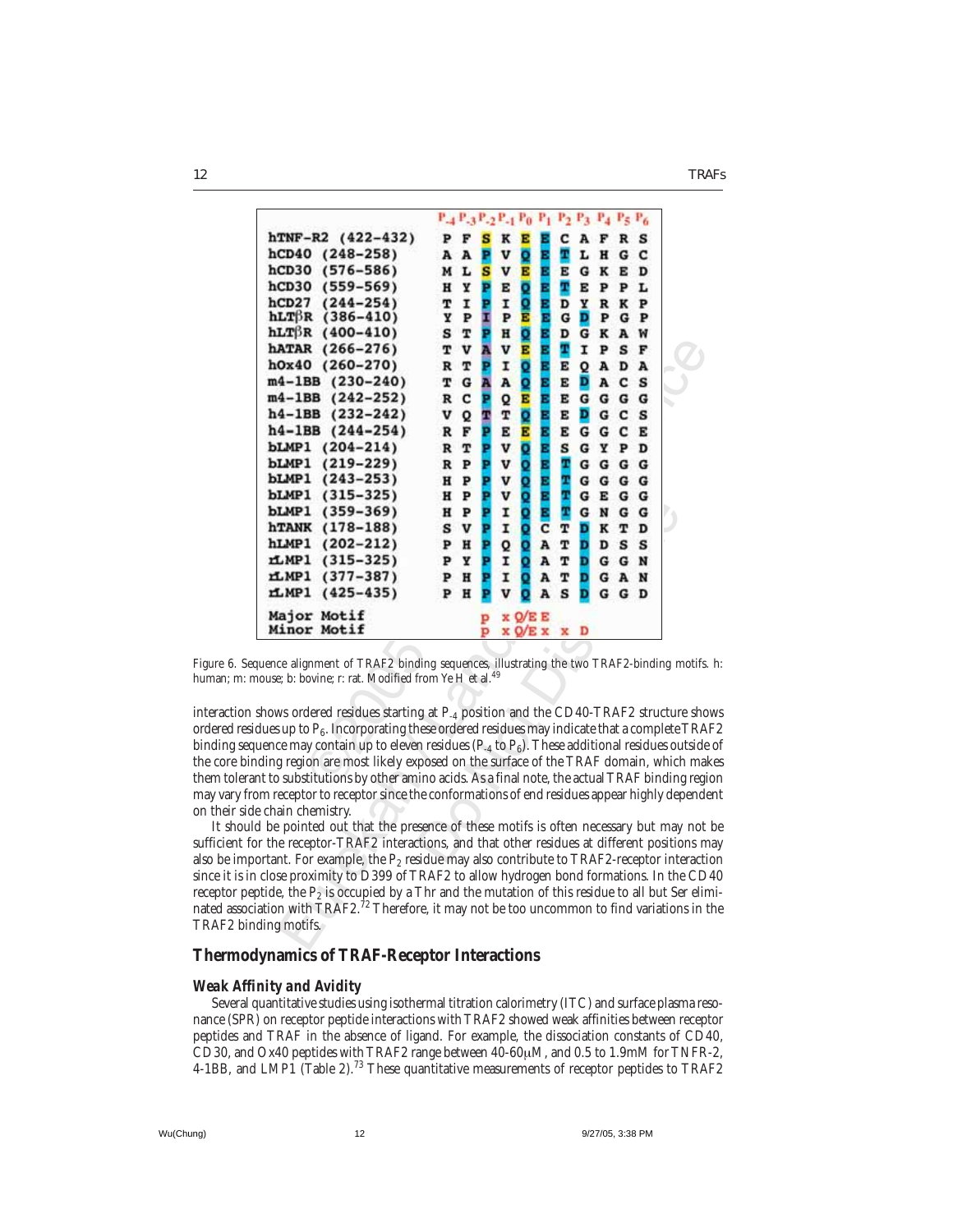likely represent the interaction of TRAF2 with actual full length intracellular receptor tails, since structural studies showed that only four core residues within receptor peptides act as the major determinant for TRAF2 interaction.45,49

The measured binding affinities for TRAF2-receptor interaction is relatively lower than most observed protein-protein and protein-peptide interactions.<sup>67</sup> This observation indicates that TRAF recruitment is entirely dependent on affinity enhancement through avidity by receptor trimerization. The exact magnitude of affinity enhancement is difficult to quantify and most likely depends on the conformational state of the trimerized or oligomerized receptors.

#### *Favorable Enthalpy, Unfavorable Entropy and Induced Fit*

ITC experiments on TRAF2-receptor peptide interactions consistently showed favorable enthalpy gain and unfavorable entropy loss, which indicate that these interactions are energetically driven by an exothermic mechanism. The enthalpy of TRAF2-receptor peptide interaction showed a large negative linear dependence with increase in temperature, as measured for TRAF2-CD30 interaction at 10, 20, and 30˚C.49 This enthalpy dependence on temperature is indicative of specific interactions, rather than nonspecific, as shown from other thermodynamic studies involving protein-DNA interactions.74

The observed unfavorable entropy despite the burial of significant hydrophobic surfaces upon peptide binding is likely due to conformational restraints on the receptor peptide by TRAF2 interaction. Secondary structure prediction of the intracellular domains of most TNFR superfamily members shows a lack of preformed well-ordered three-dimensional structures. Therefore, this suggests that conformational changes and induced fit occur between TRAF2 and receptors.

#### **TRAF2-TRADD Interaction: A Novel Mode of TRAF Signaling**

#### *The TRADD-N Domain*

e linear dependence with increase in temperatur<br>
0, 20, and 30°C.<sup>49</sup>This enthalpy dependence on t<br>
ather than nonspecific, as shown from other t<br>
interactions.<sup>74</sup><br>
ed unfavorable entropy despite the burial of signing<br> Le Enthalpy, Unfavorable Entropy and Induced Fit<br>periments on TRAF2-receptor peptide interactions consistently showed favore<br>in and unfavorable entropy loss, which indicate that these interactions are ener<br>an exothermic m formational restraints on the receptor peptide by 1<br>an of the intracellular domains of most TNFR super-ordered three-dimensional structures. Therefore,<br>duced fit occur between TRAF2 and receptors.<br>**n: A Novel Mode of TR** The interaction between TRAF2 and TRADD occurs through the TRAF domain of TRAF2 and the N-terminal domain of TRADD (TRADD-N). The structure of TRADD-N domain shows a α-β sandwich fold with a four-stranded anti-parallel β-sheet and six  $\alpha$  helices<sup>75,76</sup> (Fig. 7A). There are two helices involved at each crossover between β-strands, β1-β2 (helices A and B) and β3-β4 (helices C and D). A hairpin-like turn is formed between β2-β3 strands. The remaining E and F helices are near the carboxy-terminus of the domain. The EF loop partially covers the exposed face of the β-sheet.

The  $\alpha$ -β sandwich of TRADD-N is most similar to the family of ferredoxin-like  $\alpha$ -β sandwiches.<sup>77</sup> Similar  $\alpha$ -β sandwich topology has been observed in the structures of the palm domain of polymerases and the dimerization domain of carboxypeptidases. However, the extra helices in the β1-β2 and β3-β4 connections as well as the additional E and F helices makes TRADD-N a more elaborate structure.

#### *Interactions and Energetics at the TRADD-TRAF2 Interface*

The trimeric structure of the TRAF domain enforces the threefold symmetry to the stoichiometrically bound TRADD-N (Fig. 7B, C). The side view of the TRADD-TRAF2 complex shows TRADD bound to the upper rim of the mushroom cap, which adds a wing-like appearance to the complex structure. The carboxyl terminus projects upwards towards the membrane bound receptor direction. The orientation allows TRADD to interact with TNFR1 via the death domains and acts as a platform for other proteins to associate, such as TRAF2, FADD, and RIP (Fig. 7D).

The TRADD-TRAF2 interface partially overlaps with the site of TRAF2-receptor interaction. This indicates a competitive nature of TRAF2-TRADD and TRAF2-receptor interactions. Each TRADD-N molecule contacts one protomer of TRAF2, much like the receptor peptides. The interaction buries a surface area of 1500Å, $^2$  which leads to small conformational changes in the C $\alpha$ positions of TRAF2 (0.5-1.0Å) within or immediately adjacent to the TRADD binding site.

The interface between TRADD-TRAF2 resembles a "ridge into groove" type of contacts, exemplified by complementary elevations and depressions on the surfaces of TRADD-N and TRAF2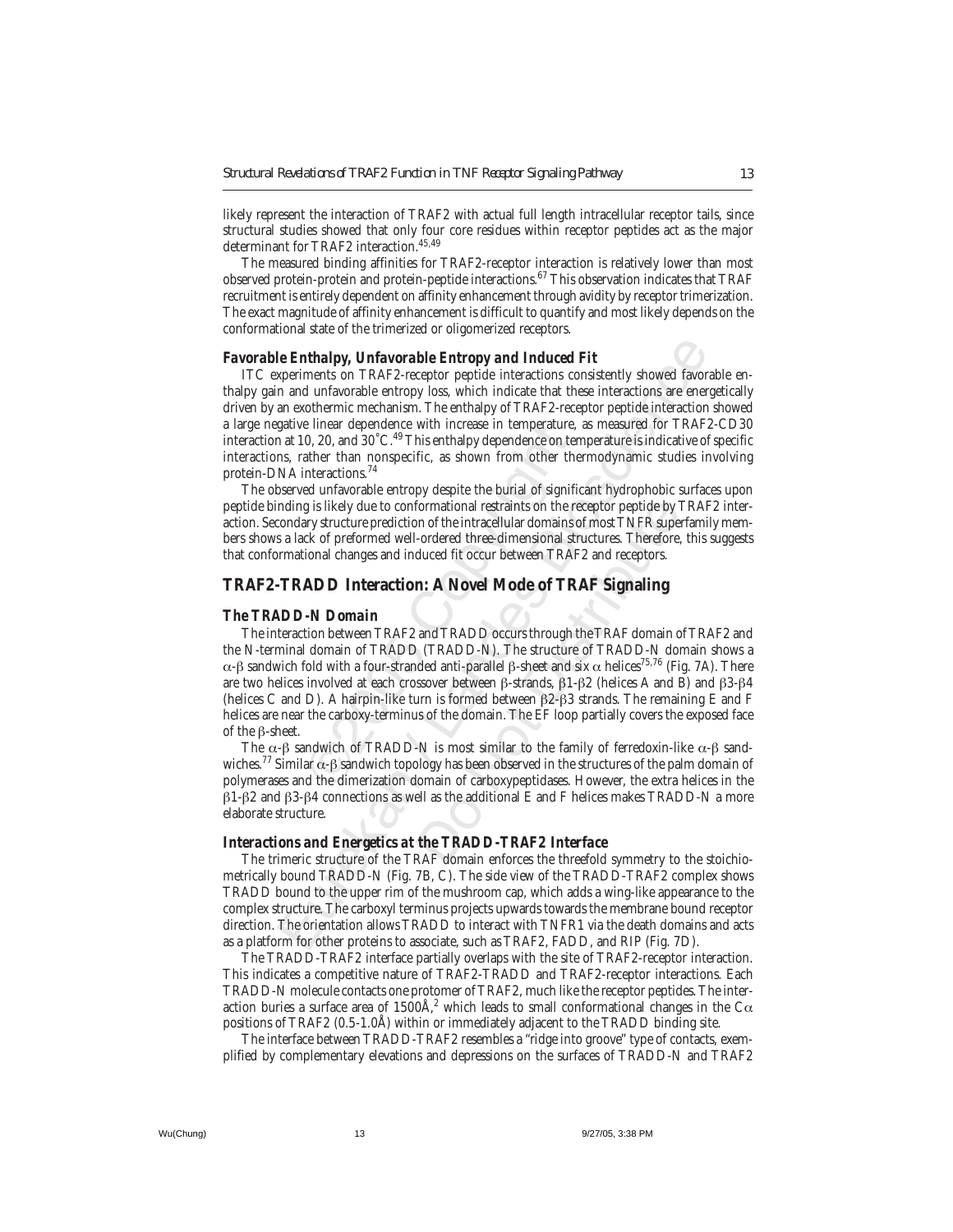

Figure 7. TRAF2-TRADD interaction. A) Ribbon drawing of the TRADD-N domain. B, C) Ribbon diagrams of the TRAF2-TRADD complex. D) Schematic representation of the TNF-R1 signaling complex. Reproduced from Park YC et al.<sup>75</sup>

TRAF domain (Fig. 8A). The interface can be separated into two distinct and adjacent regions (Fig. 8B). Region I consists of the shallow β-sheet face of TRADD-N and a surface protrusion of TRAF2  $β7$  strand, the following loop, and the loop between  $β3$  and  $β4$  strands. The specific residues that contributes to the TRADD-TRAF2 interaction in Region I are, Y16, F18, H65, S67, and I72 of TRADD and T401, H406, L471, and P474 of TRAF2 (Fig. 8C). The interaction Region II consists of a highly charged ridge formed by TRADD residues 143-149 in the EF loop and a surface depression formed between TRAF2 β6 and the following loop. Many hydrogen bond interactions are made by the residues in Region II, including anti-parallel main chain hydrogen bonds between the TRADD residues 145-147 and 448-450 of TRAF2, as well as side chain hydrogen bonds and salt bridges between R146 of TRADD with D445 of TRAF2, between R76 of TRADD and D450 of TRAF2, between Q143 of TRADD and S454 of TRAF2, and between D145 of TRADD with the main chain of G468 of TRAF2 (Fig. 8D). Many water molecules are also present at the Region II and at the boundary between the two regions (Fig. 8E).

Mutational studies of residues involved in TRADD-TRAF2 interactions in both Region I and Region II showed differential effects on the binding affinity irrespective of the surface area burial contributions. Alanine substitutions of residues in Region I (Y16, F18, H65, and S67 of TRADD) had a much more detrimental effect on binding affinity than residues in Region II. This result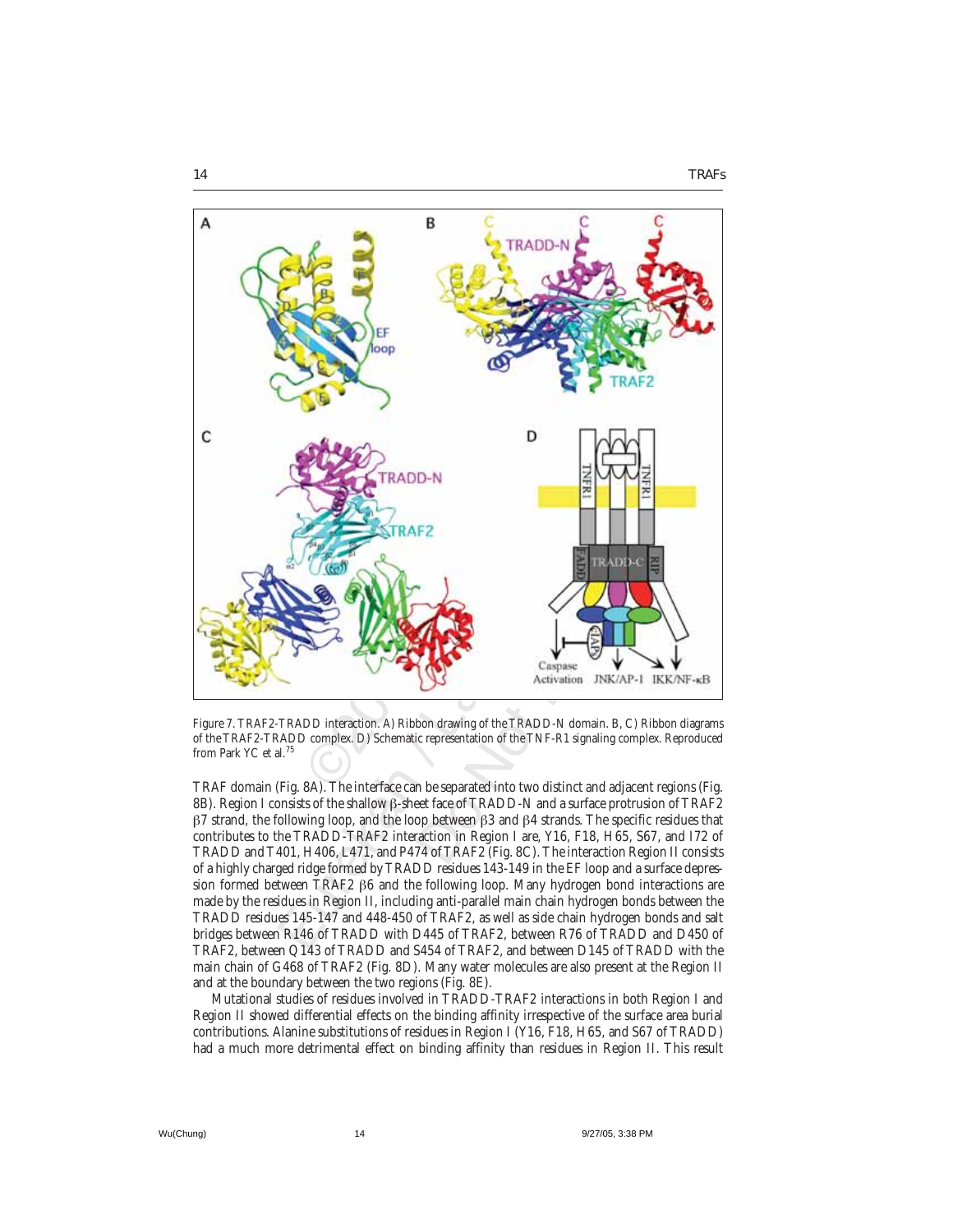

Figure 8. Detailed TRAF2-TRADD interaction. A) Interaction surfaces and their locations on the individual structures (in red). B) Molecular interactions at the two regions of the interactions. C, D, E) Details of region I, region II and water-mediated interactions, respectively. Modified from Park YC et al.75

indicates that despite the larger surface area burial of Region II compared to Region I, the largely hydrophobic interaction in Region I plays the dominant role in the energetics of the interaction.

#### *Higher Affinity and Distinct Specificity of TRADD-TRAF2 Interaction*

Surface plasma resonance experiments on TRAF2-TRADD interaction revealed a higher binding affinity  $(K_d = 7.8 \mu M)$  compared to TRAF2-receptor interactions  $(K_d = 40 \mu M-1.9 \mu M)^{73}$  The higher affinity between TRADD-TRAF2 suggests that TRADD may be a stronger inducer of TRAF2 signaling. This hypothesis was examined in cells expressing exclusively TNF-R1, which signals through TRADD, and cells that only expressed TNF-R2, which signals through direct TRAF2 recruitment. The strength of TRAF2 recruitment was measured by the activation of a major TRAF2 downstream effector, JNK protein kinase.<sup>38</sup> As predicted from the in vitro binding affinity studies, the JNK activation was much stronger for TNF-R1 than for TNF-R2 expressing cells.

The TRADD interaction with TRAF proteins appear to be limited to only TRAF2 and TRAF1 (Table 2). This selectivity by TRADD is not observed by TNF superfamily receptors lacking the intracellular death domain, since these receptors show similar binding specificities for TRAF1, 2, 3, and 5.<sup>45,49,78</sup> The ability of TRADD to associate with both TRAF1 and TRAF2 may have significance in the prevention of apoptosis by TNF-R1 activation (Fig. 9). Rothe et al has shown in TNF-R2 signaling complex, both TRAF1 and TRAF2 are constitutively associated with cellular inhibitors of apoptosis proteins (cIAPs), cIAP1 and cIAP2, and that this association requires the presence of both TRAF1 and TRAF2.79 Therefore, as a consequence of the specificity of TRADD for TRAF1 and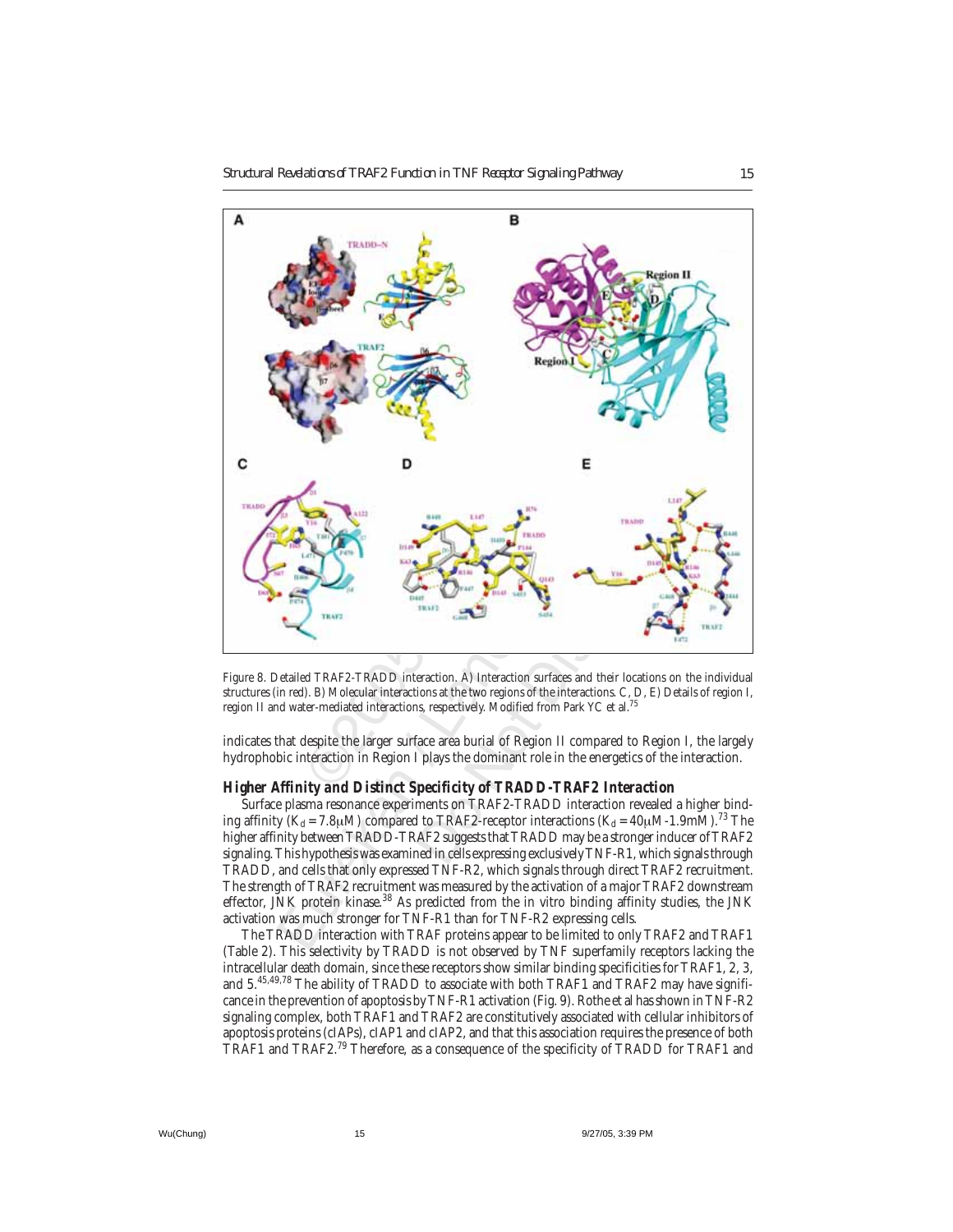

Figure 9. Principles of post-receptor signal transduction. A) Receptor activation and TRAF recruitment. B) Competitive TRAF recruitments and regulation of cell survival and death. Reproduced from Wu H.44

TRAF2, the cIAPs are brought to TNF-R1 and likely play an important role in blocking the apoptosis pathway.<sup>40</sup>

The predominant outcome of TNF-R1 activation is not apoptosis, as is the case for Fas receptor activation, but rather cell survival or proliferation. The evidence that TRADD binds specifically and selectively to TRAF1 and TRAF2 strongly supports the survival phenomenon. TRAF2 signaling has been shown in TRAF2 knockout studies to protect cells from apoptosis induced by TNF.<sup>38</sup> In addition, mutational studies on TRADD which resulted in reduced affinity for TRAF2 greatly sensitized cells to cell death.75 These observations implicate TRAF2 as a critical determinant of cellular survival in the TNF-R1 pathway.

Based on these observations, a natural question arises as to when or in what situation does TNF-R1 activation lead to apoptosis? One possible answer may be through the mitochondrial release of Smac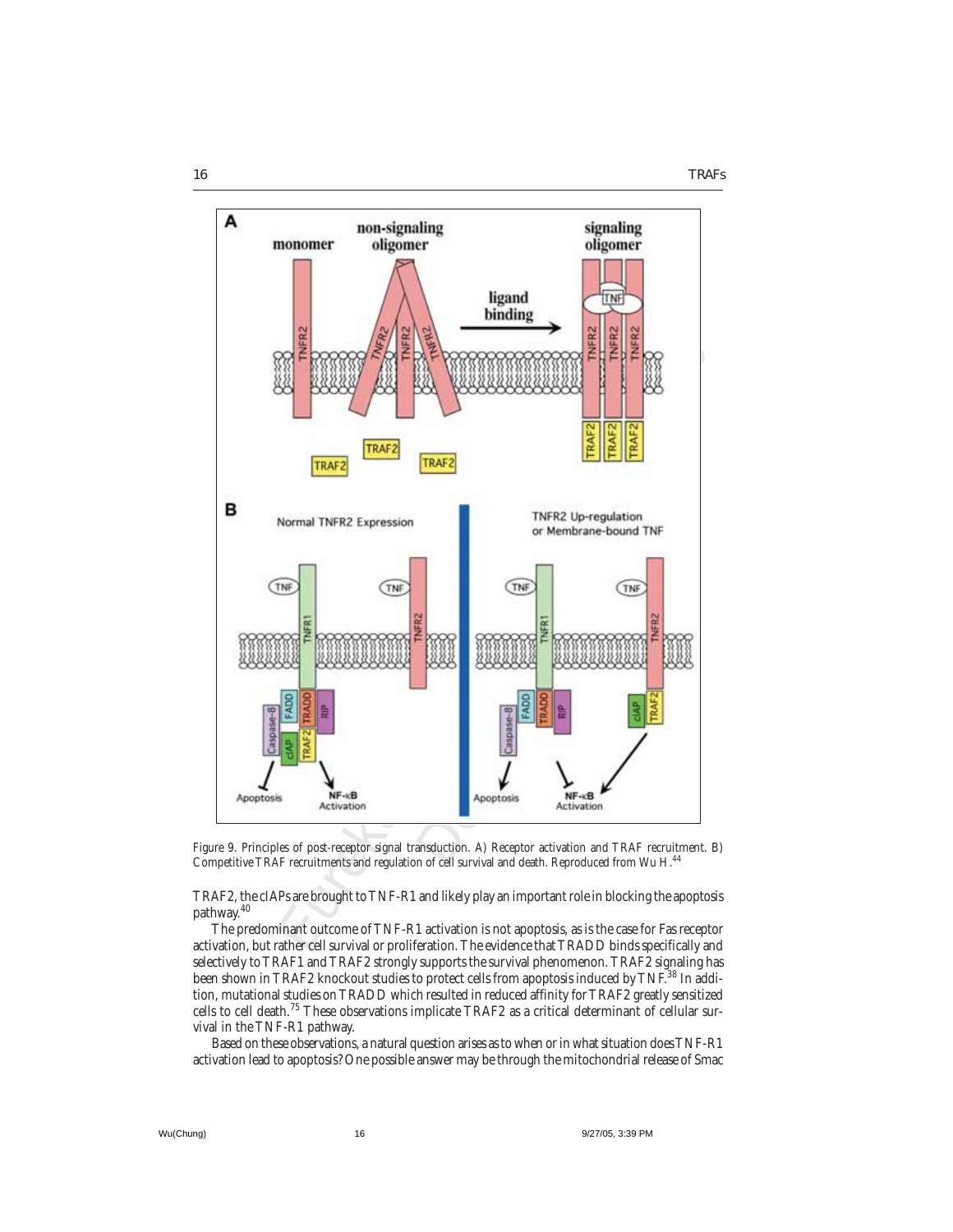protein through JNK activation.<sup>43</sup> Smac may interact with cIAPs and remove them from TRAF1 and TRAF2. Another possible answer may lie on the NF-κB-inducible protein c-FLIP. In the absence of NF-κB activation and c-FLIP, TNF-R1 can induce cell death through a cytoplasmic complex containing TRADD, RIP1, FADD, and caspase-8 activation.<sup>42</sup>

#### **Summary: Emerging Principles of Post-Receptor Signal Transduction**

#### *Increased Affinity Through Avidity*

Structural and biophysical studies on TRAF2-receptor and TRAF2-TRADD interactions showed that receptor peptides and TRADD contact one protomer of the TRAF domain trimer and that they interact with TRAF2 at low affinity. This suggests that receptor oligomerization and affinity enhancement through avidity is required for TRAF recruitment (Fig. 9). However, because a wide range of affinities between TRAF2 and receptors or TRADD have been observed (Table 2), the issue of whether different receptors would require different avidity contributions for TRAF2 recruitment is raised.

Interestingly, many TNF-like cytokine ligands, including TNF, are membrane-bound and therefore may be able to create a higher order of receptor aggregation through membrane-patching or clustering. This membrane receptor aggregation would then increase avidity and thereby enhance affinity for TRAF2. In support of this avidity induced affinity hypothesis, both soluble forms of CD40L and TNF have been shown to be weak inducers of TRAF2 signaling via CD40 and TNF-R2, respectively.<sup>80,81</sup> However, this is not the case for TNF-R1 activation by soluble TNF due to a much stronger TRADD-TRAF2 interaction and recruitment to the receptor.

erent receptors would require different avidity con<br>y, many TNF-like cytokine ligands, including TN.<br>le to create a higher order of receptor aggregatio<br>s membrane receptor aggregation would then inc<br>AF2. In support of this and biophysical studies on TRAF2-receptor and TRAF2-TRADD interactions<br>and TRADD contact one protomer of the TRAF domain trime and the through avid the TRAF and the through avidity. This suggests that receptor oligomerizat this avidity induced affinity hypothesis, both solo<br>o be weak inducers of TRAF2 signaling via CD40 a<br>the case for TNF-R1 activation by soluble TNF d<br>on and recruitment to the receptor.<br>uctures and the biophysical measureme Based on the TRAF2-receptor structures and the biophysical measurements of binding affinities, the need for receptor aggregation for efficient TRAF2 signaling corresponds well to what is evident in biology. Many other members of the TNF receptor superfamily such as CD30, Ox40, and 4-1BB ligands are membrane bound and mediate signaling in this state. The soluble ligand forms of these TNF receptor superfamily members are reported to be inefficient in activating the intracellular signal transduction pathway. In fact, such soluble ligands have been implicated in the role as decoys to down-regulate receptor activity. $82,83$ 

#### *Competition Based Regulation of Survival and Death by TRAF2*

TRAF2 plays a central role in the regulation of cell death and cell survival by TNF receptors, TNF-R1 and TNF-R2. Studies have shown that overexpression of the survival receptor TNF-R2 sensitizes cells to TNF induced apoptosis.<sup>84-88</sup> This contradictory outcome can be explained by the competitive recruitment hypothesis (Fig. 9). It may be that abundant TNF-R2 levels on the cell membrane draws all the TRAF2 as well as TRAF1 to its intracellular domain, which then depletes cIAPs from TNF-R1 to block caspase activation. Thus, cell survival or death is dependent on intracellular pool of cIAPs associated with TRAF1 and TRAF2.

Similar type of TNF-R1 and TNF-R2 interplay may exist among the other members of the TNF receptor superfamily, such as CD40, CD30, LTβR and CD27. These receptors have also shown the ability to induce apoptosis in certain circumstances.<sup>89</sup> Activation of any of these receptors could lead to sequestration and or degradation of TRAF1, TRAF2, and cIAP proteins.<sup>90</sup> This will then make the cells vulnerable to TNF induced apoptosis via TNF-R1 signaling.

#### *Remaining Questions*

Significant amount of structural information on TRAF2 interaction with receptor peptides and TRADD-N has provided an elegant explanation and agreement with biological observations of TRAF2 function. However, many questions are left unanswered regarding the molecular mechanism of TRAF2 signaling. For example, is TRAF2 in monomeric or in a constitutive trimeric state before recruitment to receptors? Is the activation of downstream effectors dependent on oligomerization or on conformational changes induced by receptor interaction? What is the exact molecular basis for this activation? Finally, the ultimate challenge will be in translating the structural and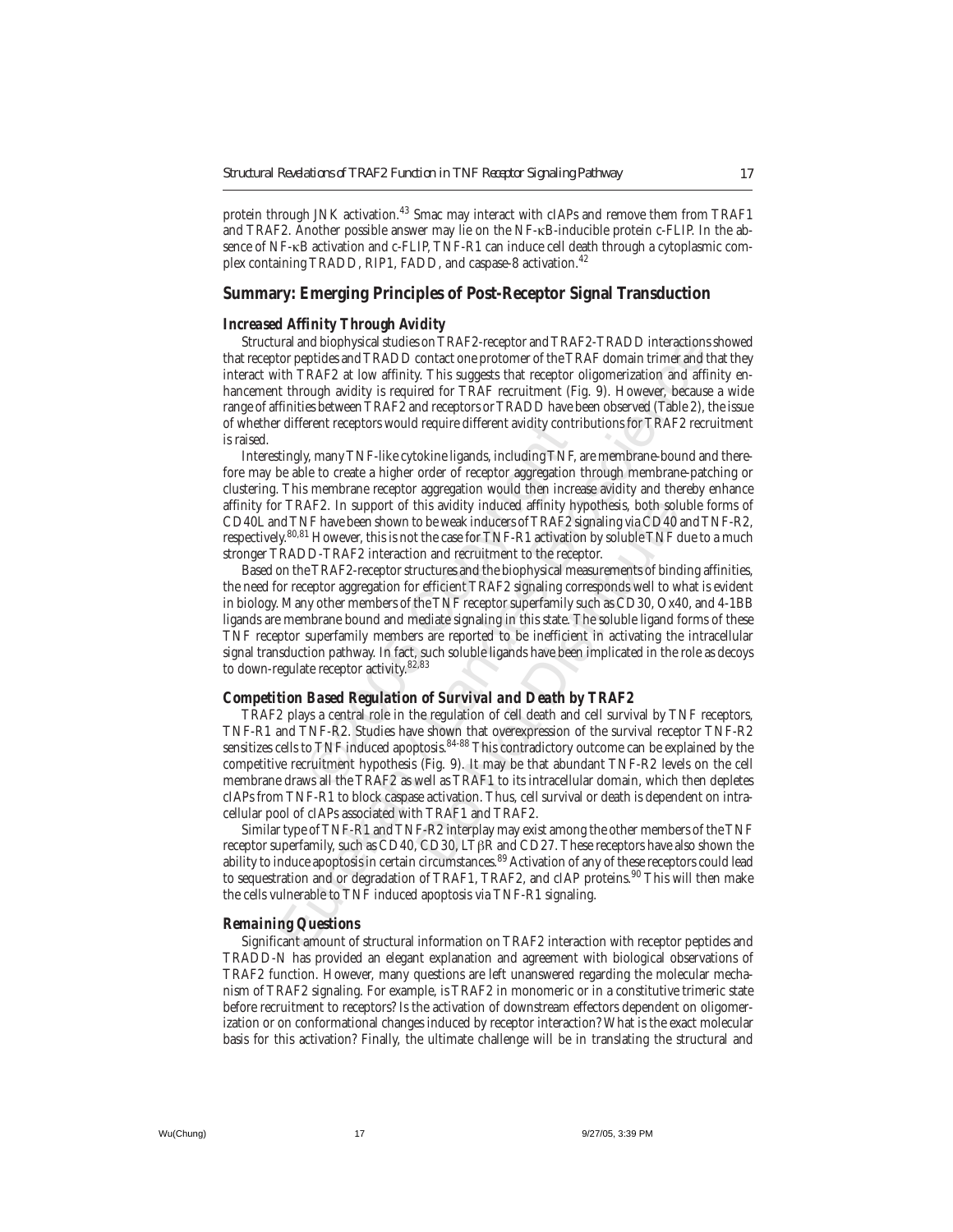functional studies into potential therapies for many important diseases involving TNF receptor superfamily members.

#### *Acknowledgment*

This work was funded by the National Institute of Health (AI45937 and AI47831), the Pew Charitable Trust and the Rita Allen Foundation. J.Y.C and M.L. were supported by the NIH and Keck post-doctoral fellowships, respectively.

### **References**

- 1. Locksley RM, Killeen N, Lenardo MJ. The TNF and TNF receptor superfamilies: Integrating mammalian biology. Cell 2001; 104(4):487-501.
- 2. Ashkenazi A, Dixit VM. Death receptors: Signaling and modulation. Science 1998; 281(5381):1305-1308.
- 3. Loenen WA. Cd27 And (TNFR) relatives in the immune system: Their role in health and disease. Semin Immunol 1998; 10(6):417-422.
- 4. Newton RC, Decicco CP. Therapeutic potential and strategies for inhibiting tumor necrosis factor-Alpha. J Med Chem 1999; 42(13):2295-2314.
- 5. Smith CA, Farrah T, Goodwin RG. The TNF receptor superfamily of cellular and viral proteins: Activation, costimulation, and death. Cell 1994; 76(6):959-962.
- 6. Gravestein LA, Borst J. Tumor necrosis factor receptor family members in the immune system. Semin Immunol 1998; 10(6):423-434.
- 7. Coley WB. The treatment of malignant tumors by repeated inoculations of erysipelas: With a report of ten original original cases. Am J Med Sci 1893; 105:487-511.
- 8. Carswell EA, Old LJ, Kassel RL et al. An endotoxin-induced serum factor that causes necrosis of tumors. Proc Natl Acad Sci USA 1975; 72(9):3666-3670.
- 9. Pennica D, Nedwin GE, Hayflick JS et al. Human tumour necrosis factor: Precursor structure, expression and homology to lymphotoxin. Nature 1985; 312(5996):724-729.
- 10. Wang AM, Creasey AA, Ladner MB et al. Molecular cloning of the complementary DNA for human tumor necrosis factor. Science 1985; 228(4696):149-154.
- 11. Shirai T, Yamaguchi H, Ito H et al. Cloning and expression in Escherichia coli of the gene for human tumour necrosis factor. Nature 1985; 313(6005):803-806.
- 12. Beutler B, Cerami A. Cachectin and tumour necrosis factor as two sides of the same biological coin. Nature 1986; 320(6063):584-588.
- 13. Goeddel DV, Aggarwal BB, Gray PW et al. Tumor necrosis factors: Gene structure and biological activities. Cold Spring Harb Symp Quant Biol 1986; 51(Pt 1):597-609.
- 14. Fiers W. Tumor necrosis factor. Characterization at the molecular, cellular and in vivo level. Febs Lett 1991; 285(2):199-212.
- 1998; 10(6):417-422.<br>
ecicco CP. Therapeutic potential and strategies 1<br>
Med Chem 1999; 42(13):2295-2314.<br>
Ah T, Goodwin RG. The TNF receptor superfamily<br>
mulation, and death. Cell 1994; 76(6):959-962.<br>
Borst J. Tumor nec M, Killeen N, Lenardo MJ. The TNF and TNF receptor superfamilies: Integration, Coll 2001; 104(4)-487-501.<br>
A bloidy, Cell 2001; 104(4)-487-501.<br>
A Dixti VM. Death receptors: Signaling and modulation. Science 194<br>
1305-130 and tumors by repeated inoculations of erysipelas:<br>
The mind tumors by repeated inoculations of erysipelas:<br>
The Medotoxin-induced serum factor that causes needs; 72(9):3666-3670.<br>
Et al. Human tumour necrosis factor: Prec 15. Lewis M, Tartaglia LA, Lee A et al. Cloning and expression of cDNAs for two distinct murine tumor necrosis factor receptors demonstrate one receptor is species specific. Proc Natl Acad Sci USA 1991; 88(7):2830-2834.
- 16. Rothe M, Wong SC, Henzel WJ et al. A novel family of putative signal transducers associated with the cytoplasmic domain of the 75 kDa tumor necrosis factor receptor. Cell 1994; 78(4):681-692.
- 17. Arch RH, Gedrich RW, Thompson CB. Tumor necrosis factor receptor-associated factors (TRAFs)— A family of adapter proteins that regulates life and death. Genes Dev 1998; 12(18):2821-2830.
- 18. Chung JY, Park YC, Ye H et al. All Trafs are not created equal: Common and distinct molecular mechanisms of TRAF-mediated signal transduction. Cell Sci 2002; 115(Pt 4):679-688.
- 19. Cheng G, Cleary AM, Ye ZS et al. Involvement of CRAF1, a relative of TRAF, in CD40 signaling. Science 1995; 267(5203):1494-1498.
- 20. Mosialos G, Birkenbach M, Yalamanchili R et al. The epstein-barr virus transforming protein LMP1 engages signaling proteins for the tumor necrosis factor receptor family. Cell 1995; 80(3):389-399.
- 21. Sato T, Irie S, Reed JC. A novel member of the TRAF family of putative signal transducing proteins binds to the cytosolic domain of CD40. FEBS Lett 1995; 358(2):113-118.
- 22. Regnier CH, Tomasetto C, Moog-Lutz C et al. Presence of a new conserved domain in Cart1, a novel member of the tumor necrosis factor receptor-associated protein family, which is expressed in breast carcinoma. J Biol Chem 1995; 270(43):25715-25721.
- 23. Ishida TK, Tojo T, Aoki T et al. TRAF5, a novel tumor necrosis factor receptor-associated factor family protein, mediates CD40 signaling. Proc Natl Acad Sci USA 1996; 93(18):9437-9442.
- 24. Nakano H, Oshima H, Chung W et al. TRAF5, an activator of NF-Kappab and putative signal transducer for the lymphotoxin-beta receptor. J Biol Chem 1996; 271(25):14661-14664.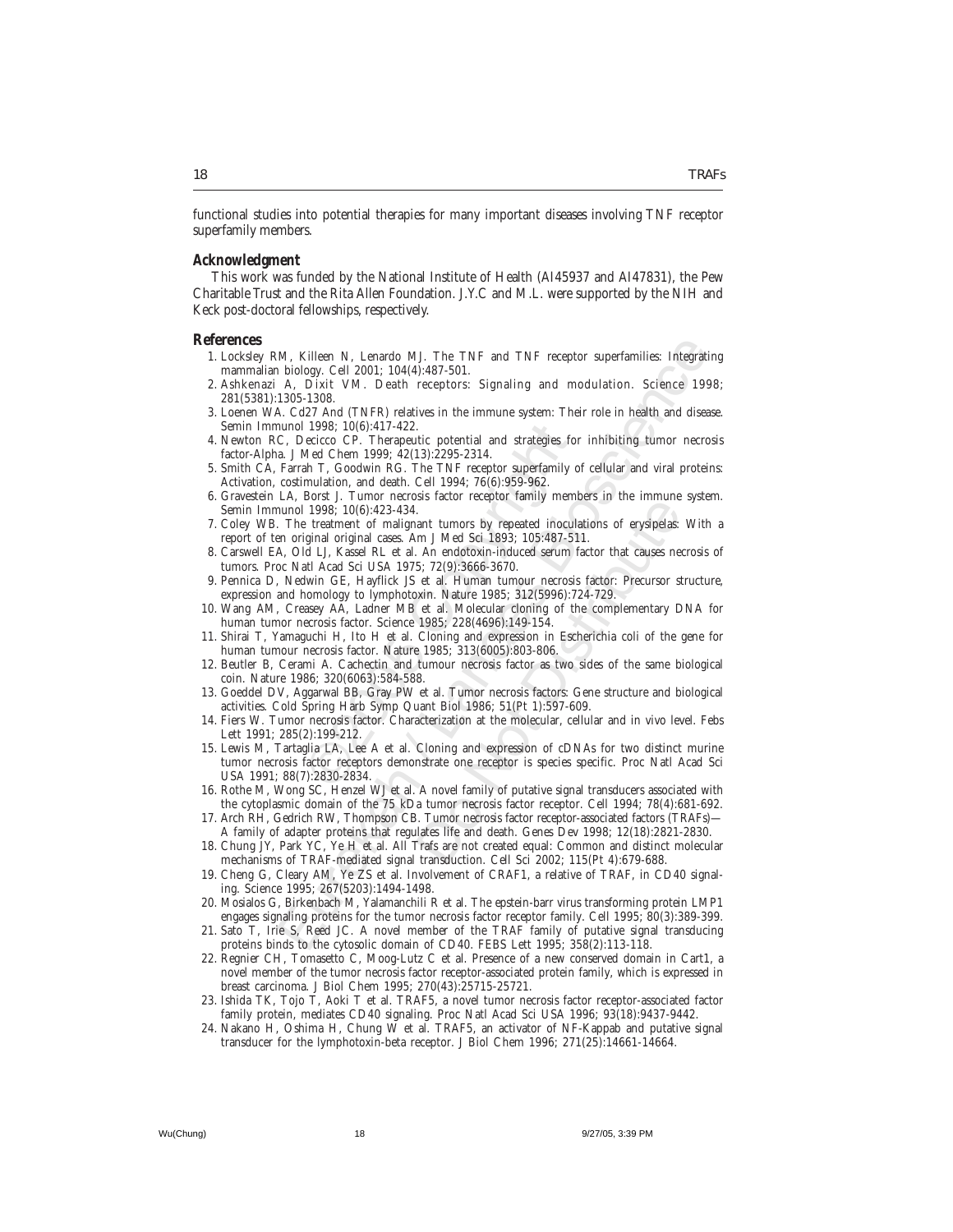- 25. Mizushima S, Fujita M, Ishida T et al. Cloning and characterization of a cDNA encoding the human homolog of tumor necrosis factor receptor-associated factor 5 (TRAF5). Gene 1998; 207(2):135-140.
- 26. Cao Z, Xiong J, Takeuchi M et al. TRAF6 is a signal transducer for Interleukin-1. Nature 1996; 383(6599):443-446.
- 27. Ishida T, Mizushima S, Azuma S et al. Identification of TRAF6, a novel tumor necrosis factor receptor-associated factor protein that mediates signaling from an amino-terminal domain of the CD40 cytoplasmic region. J Biol Chem 1996; 271(46):28745-28748.
- 28. Bouwmeester T, Bauch A, Ruffner H et al. A physical and functional map of the human TNF-Alpha/ NF-Kappa B signal transduction pathway. Nat Cell Biol 2004; 6(2):97-105.
- 29. Xu LG, Li LY, Shu HB. TRAF7 potentiates MEKK3-induced AP1 and CHOP activation and induces apoptosis. J Biol Chem 2004; 279(17):17278-17282.
- 30. Ghosh S, Karin M. Missing pieces in the NF-KappaB puzzle. Cell 2002; 109(Suppl):S81-96:S81-S96.
- 31. Shaulian E, Karin M. Ap-1 as a regulator of cell life and death. Nat Cell Biol 2002; 4(5):E131-E136. 32. Trompouki E, Hatzivassiliou E, Tsichritzis T et al. CYLD is a deubiquitinating enzyme that nega-
- tively regulates NF-Kappab activation by TNFR family members. Nature 2003; 424(6950):793-796. 33. Brummelkamp TR, Nijman SM, Dirac AM et al. Loss of the cylindromatosis tumour suppressor inhibits apoptosis by activating NF-KappaB. Nature 2003; 424(6950):797-801.
- 34. Kovalenko A, Chable-Bessia C, Cantarella G et al. The tumour suppressor cyld negatively regulates NF-KappaB signalling by deubiquitination. Nature 2003; 424(6950):801-805.
- 35. Hsu H, Shu HB, Pan MG et al. TRADD-TRAF2 and TRADD-FADD interactions define two distinct TNF receptor 1 signal transduction pathways. Cell 1996; 84(2):299-308.
- 36. Stanger BZ, Leder P, Lee TH et al. RIP: A novel protein containing a death domain that interacts with Fas/APO-1 (CD95) in yeast and causes cell death. Cell 1995; 81(4):513-523.
- 37. Hsu H, Huang J, Shu HB et al. TNF-dependent recruitment of the protein kinase RIP to the TNF receptor-1 signaling complex. Immunity 1996; 4(4):387-396.
- ates NF-Aappab activation by TNFK tamily member<br>amp TR, Nijman SM, Dirac AM et al. Loss of the<br>opptosis by activating NF-KappaB. Nature 2003; 424<br>A, Chable-Bessia C, Cantarella G et al. The tumou<br>B signalling by deubiquiti appa B signal translation pathway. Nat Celi Biot 2004; 6(239-1-05.<br>
G., Li EN; Shu HB. TRAFF potentialse MEKK3-induced AP1 and CHOP activa<br>
15. Karin M. Missing pieces in the NF-KappaB pazzle. Cell 2002: 109(Suppl):S81-86: ransduction pathways. Cell 1996; 84(2):299-308,<br>al. RIP: A novel protein containing a death domain<br>st and causes cell death. Cell 1995; 81(4):513-523.<br>al. TNF-dependent recruitment of the protein kinas<br>ex. Immunity 1996; 4 38. Yeh WC, Shahinian A, Speiser D et al. Early lethality, functional NF-KappaB activation, and increased sensitivity to TNF-induced cell death in TRAF2-deficient mice. Immunity 1997; 7(5):715-725.
- 39. Kelliher MA, Grimm S, Ishida Y et al. The death domain kinase RIP mediates the TNF-induced NF-KappaB signal. Immunity 1998; 8(3):297-303.
- 40. Wang CY, Mayo MW, Korneluk RG et al. NF-KappaB antiapoptosis: Induction of TRAF1 and TRAF2 and C-IAP1 and c-IAP2 to suppress caspase-8 activation. Science 1998; 281(5383):1680-1683.
- 41. Irmler M, Thome M, Hahne M et al. Inhibition of death receptor signals by cellular FLIP. Nature 1997; 388(6638):190-195.
- 42. Micheau O, Tschopp J. Induction of TNF receptor I-mediated apoptosis via two sequential signaling complexes. Cell 2003; 114(2):181-190.
- 43. Deng Y, Ren X, Yang L et al. A JNK-dependent pathway is required for TNFalpha-induced apoptosis. Cell 2003; 115(1):61-70.
- 44. Wu H. Assembly of post-receptor signaling complexes for the tumor necrosis factor receptor superfamily. Adv Protein Chem 2004; 68:225-79.
- 45. Park YC, Burkitt V, Villa AR et al. Structural basis for self-association and receptor recognition of human TRAF2. Nature 1999; 398(6727):533-538.
- 46. Murzin AG, Brenner SE, Hubbard T et al. SCOP: A structural classification of proteins database for the investigation of sequences and structures. J Mol Biol 1995; 247(4):536-540.
- 47. Holm L, Sander C. Dali: A network tool for protein structure comparison. Trends Biochem Sci 1995; 20(11):478-480.
- 48. Mcwhirter SM, Pullen SS, Holton JM et al. Crystallographic analysis of CD40 recognition and signaling by human TRAF2. Proc Natl Acad Sci USA 1999; 96(15):8408-8413.
- 49. Ye H, Park YC, Kreishman M et al. The structural basis for the recognition of diverse receptor sequences by TRAF2. Mol Cell 1999; 4(3):321-330.
- 50. Uren AG, Vaux DL. Traf proteins and meprins share a conserved domain. Trends Biochem Sci 1996; 21(7):244-245.
- 51. Zapata JM, Pawlowski K, Haas E et al. A diverse family of proteins containing tumor necrosis factor receptor-associated factor domains. J Biol Chem 2001; 276(26):24242-24252.
- 52. Polekhina G, House CM, Traficante N et al. Siah ubiquitin ligase is structurally related to TRAF and modulates TNF-alpha signaling. Nat Struct Biol 2002; 9(1):68-75.
- 53. Gruber M, Lupas AN. Historical review: Another 50th anniversary—New periodicities in coiled coils. Trends Biochem Sci 2003; 28(12):679-685.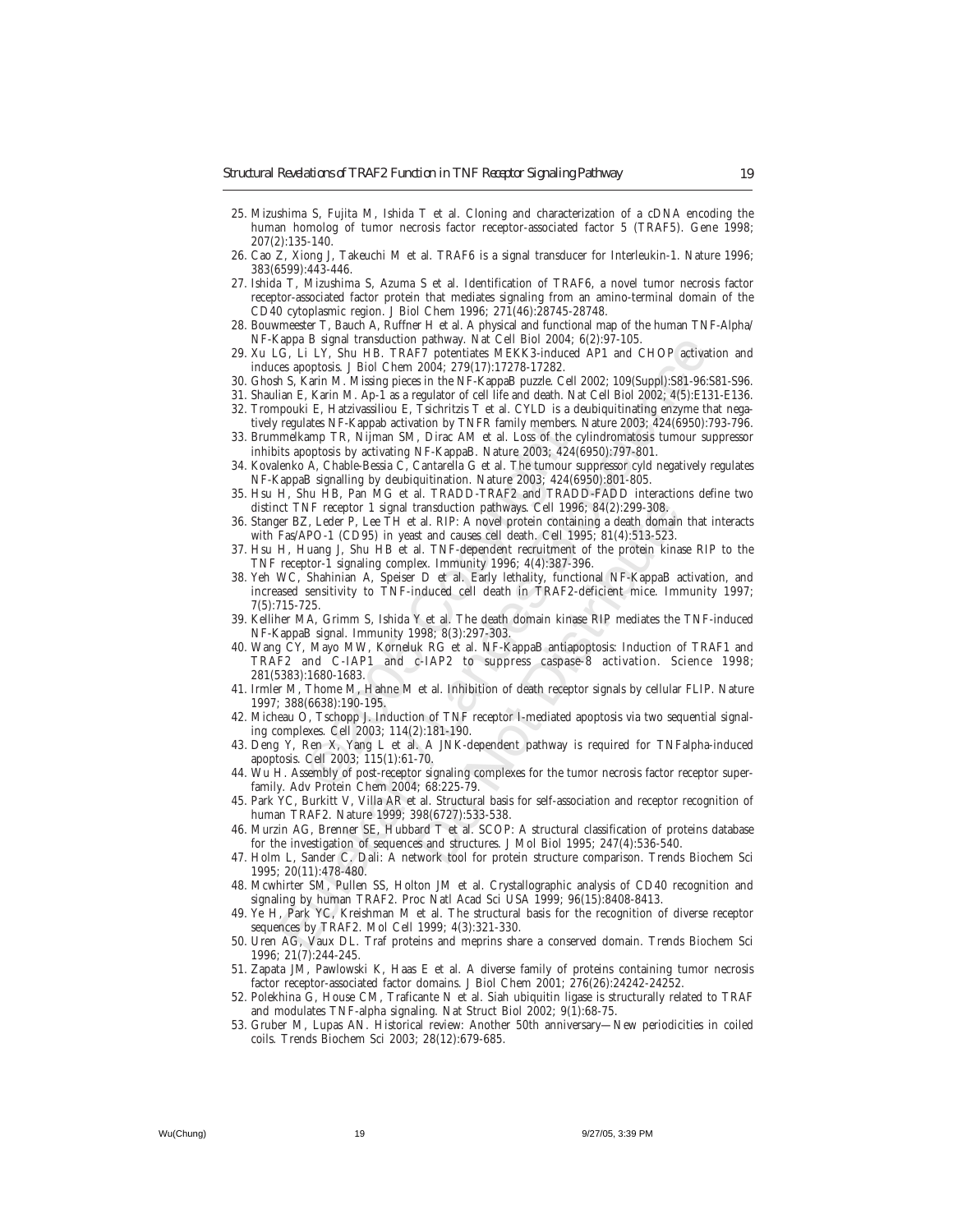- 54. Janin J, Miller S, Chothia C. Surface, subunit interfaces and interior of oligomeric proteins. J Mol Biol 1988; 204(1):155-164.
- 55. Harbury PB, Zhang T, Kim PS et al. A switch between two-, three-, and four-stranded coiled coils in GCN4 leucine zipper mutants. Science 1993; 262(5138):1401-1407.
- 56. Wolf E, Kim PS, Berger B. Multicoil: A program for predicting two- and three-stranded coiled coils. Protein Sci 1997; 6(6):1179-1189.
- 57. Aizawa S, Nakano H, Ishida T et al. Tumor necrosis factor receptor-associated factor (TRAF) 5 and TRAF2 are involved in CD30-mediated NFkappaB activation. J Biol Chem 1997; 272(4):2042-2045.
- 58. Akiba H, Nakano H, Nishinaka S et al. CD27, a member of the tumor necrosis factor receptor superfamily, activates NF-KappaB and stress-activated protein kinase/C-Jun N-terminal kinase via TRAF2, TRAF5, and NF-KappaB-inducing kinase. J Biol Chem 1998; 273(21):13353-13358.
- vakano FI, Nishnana S et al. CD2/, a member of the tumor nerosas factor receptors.<br>A activates NF-KappaB and stress-activated protein kinase C-Jun N-terminal kinase<br>ARAFS, and NF-KappaB-inducting kinase. JBiol Chem 1998; 2 59. Boucher LM, Marengere LE, Lu Y et al. Binding sites of cytoplasmic effectors TRAF1, 2, and 3 on CD30 and other members of the TNF receptor superfamily. Biochem Biophys Res Commun 1997; 233(3):592-600.
- 60. Brodeur SR, Cheng G, Baltimore D et al. Localization of the major NF-KappaB-activating site and the sole TRAF3 binding site of LMP-1 defines two distinct signaling motifs. J Biol Chem 1997; 272(32):19777-19784.
- 61. Devergne O, Hatzivassiliou E, Izumi KM et al. Association of TRAF1, TRAF2, and TRAF3 with an epstein-barr virus LMP1 domain important for B-lymphocyte transformation: Role in NF-KappaB activation. Mol Cell Biol 1996; 16(12):7098-7108.
- eng G, Battimore D et al. Localization of the ma<br>
24777-19784.<br>
9777-19784.<br>
178784.<br>
178784.<br>
178784.<br>
17977-19784.<br>
17977-19784.<br>
17977-19784.<br>
17977-19784.<br>
17981 Comparative for 3 binding site of LMP-1 defines two dist g M et al. Comparative analysis identifies conserved<br>tor 3 binding sites in the human and simian epst<br>70(11):7819-7826.<br>CS et al. CD30 contains two binding sites with  $\sqrt{96}$ <br>10. The records factor receptor-associated fac 62. Franken M, Devergne O, Rosenzweig M et al. Comparative analysis identifies conserved tumor necrosis factor receptor-associated factor 3 binding sites in the human and simian epstein-barr virus oncogene LMP1. J Virol 1996; 70(11):7819-7826.
- 63. Gedrich RW, Gilfillan MC, Duckett CS et al. CD30 contains two binding sites with different specificities for members of the tumor necrosis factor receptor-associated factor family of signal transducing proteins. J Biol Chem 1996; 271(22):12852-12858.
- 64. Sandberg M, Hammerschmidt W, Sugden B. Characterization of Lmp-1's association with TRAF1, TRAF2, and TRAF3. J Virol 1997; 71(6):4649-4656.
- 65. Arch RH, Thompson CB. 4-1bb and Ox40 are members of a tumor necrosis factor (TNF)-nerve growth factor receptor subfamily that bind TNF receptor-associated factors and activate nuclear factor KappaB. Mol Cell Biol 1998; 18(1):558-565.
- 66. Tong L, Qian C, Massariol MJ et al. Conserved mode of peptidomimetic inhibition and substrate recognition of human cytomegalovirus protease. Nat Struct Biol 1998; 5(9):819-826.
- 67. Kuriyan J, Cowburn D. Modular peptide recognition domains in eukaryotic signaling. Annu Rev Biophys Biomol Struct 1997; 26:259-88, (259-288).
- 68. Lim WA, Richards FM, Fox RO. Structural determinants of peptide-binding orientation and of sequence specificity in SH3 domains. Nature 1994; 372(6504):375-379.
- 69. Stern LJ, Brown JH, Jardetzky TS et al. Crystal structure of the human class Ii MHC protein HLA-DR1 complexed with an influenza virus peptide. Nature 1994; 368(6468):215-221.
- 70. Cheng G, Baltimore D. Tank, A coinducer with TRAF2 of TNF- and CD 40l-mediated NF-KappaB activation. Genes Dev 1996; 10(8):963-973.
- 71. Rothe M, Xiong J, Shu HB et al. I-TRAF is a novel TRAF-interacting protein that regulates TRAF-mediated signal transduction. Proc Natl Acad Sci USA 1996; 93(16):8241-8246.
- 72. Pullen SS, Dang TT, Crute JJ et al. Cd40 signaling through tumor necrosis factor receptor-associated factors (TRAFs). Binding site specificity and activation of downstream athways by Distinct TRAFs. J Biol Chem 1999; 274(20):14246-14254.
- 73. Ye H, Wu H. Thermodynamic characterization of the interaction between TRAF2 and tumor necrosis factor receptor peptides by isothermal titration calorimetry. Proc Natl Acad Sci USA 2000; 97(16):8961-8966.
- 74. Ladbury JE. Counting the calories to stay in the groove. Structure 1995; 3(7):635-639.
- 75. Park YC, Ye H, Hsia C et al. A novel mechanism of TRAF signaling revealed by structural and functional analyses of the TRADD-TRAF2 interaction. Cell 2000; 101(7):777-787.
- 76. Tsao DH, Mcdonagh T, Telliez JB et al. Solution structure of N-TRADD and characterization of the interaction of N-TRADD and C-TRAF2, a key step in the TNFR1 signaling pathway. Mol Cell 2000; 5(6):1051-1057.
- 77. Orengo CA, Thornton JM. Alpha plus beta folds revisited: Some favoured motifs. Structure 1993; 1(2):105-120.
- 78. Ni CZ, Welsh K, Leo E et al. Molecular basis for CD40 signaling mediated by TRAF3. Proc Natl Acad Sci USA 2000; 97(19):10395-10399.